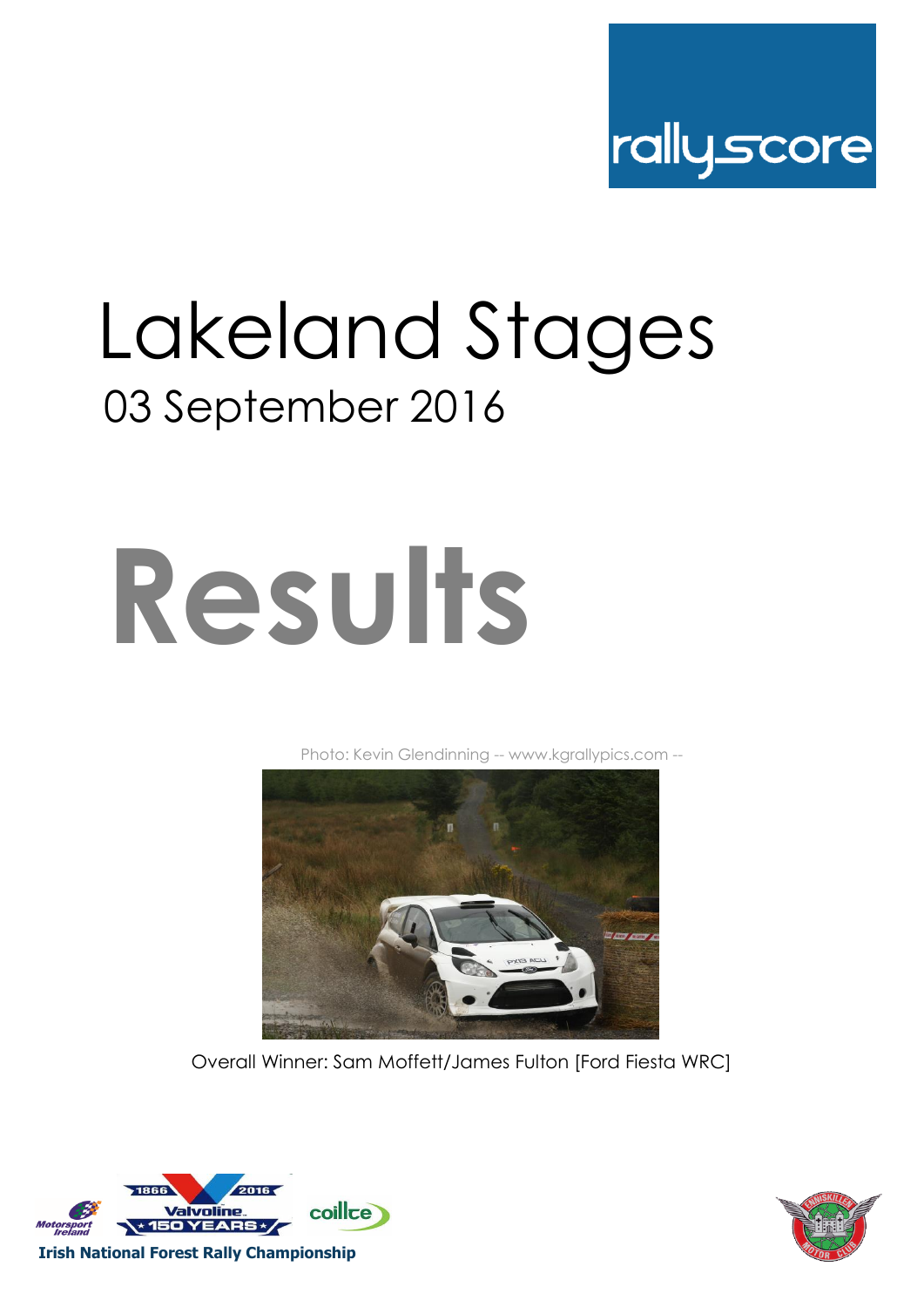| <b>Official Final Classification</b><br><b>Stage Time</b><br><b>Car Nc Driver</b><br>Co-driver<br><b>Cls</b><br><b>Total Time</b><br>Pos<br>Car |                |                        |                         |                            |                |           |          |                    |  |  |  |  |
|-------------------------------------------------------------------------------------------------------------------------------------------------|----------------|------------------------|-------------------------|----------------------------|----------------|-----------|----------|--------------------|--|--|--|--|
|                                                                                                                                                 |                |                        |                         |                            |                | Penalties |          | Previous           |  |  |  |  |
| 1st                                                                                                                                             | 1              | Sam Moffett            | James Fulton            | Ford Fiesta WRC            | 9              | 0:38:09   | 00:38:09 |                    |  |  |  |  |
| 2nd                                                                                                                                             | $\overline{2}$ | Josh Moffett           | Jason McKenna           | Ford Fiesta R5             | 10             | 0:38:09   | 00:38:09 | $+0:00$<br>$+0:00$ |  |  |  |  |
| 3rd                                                                                                                                             | 4              | <b>Mark Donnelly</b>   | <b>Barry McNulty</b>    | Subaru S9 WRC              | 9              | 0:38:56   | 00:38:56 | $+0:47$<br>$+0:47$ |  |  |  |  |
| 4th                                                                                                                                             | 5              | Desi Henry             | Liam Moynihan           | Skoda Fabia R5             | 10             | 0:39:39   | 00:39:39 | $+0:43$<br>$+1:30$ |  |  |  |  |
| 5th                                                                                                                                             |                | 14 Niall McCullagh     | Ryan McCloskey          | Subaru S14 WRC             | 9              | 0:40:29   | 00:40:29 | $+0:50$<br>$+2:20$ |  |  |  |  |
| 6th                                                                                                                                             | 7              | <b>Martin Cairns</b>   | <b>Gary McElhinney</b>  | <b>Ford Fiesta</b>         | 9              | 0:40:58   | 00:40:58 | $+0:29$<br>$+2:49$ |  |  |  |  |
| 7th                                                                                                                                             |                | 12 Jonny Leonard       | Jackie Elliott          | Mitsubishi Evo 6           | 8              | 0:41:08   | 00:41:08 | $+0:10$<br>$+2:59$ |  |  |  |  |
| 8th                                                                                                                                             | 8              | <b>Kenny McKinstry</b> | James O'Reilly          | Subaru S14 WRC             | 9              | 0:41:19   | 00:41:19 | $+0:11$<br>$+3:10$ |  |  |  |  |
| 9th                                                                                                                                             |                | 16 Gerard Lucey        | JJ Cremin               | Mitsubishi Lancer EVO<br>8 | 8              | 0:41:46   | 00:41:46 | $+0:27$<br>$+3:37$ |  |  |  |  |
| 10th                                                                                                                                            |                | 23 Phil Pickard        | Simon Pickard           | Subaru Impreza             | 8              | 0:41:55   | 00:41:55 | $+0:09$<br>$+3:46$ |  |  |  |  |
| 11th                                                                                                                                            |                | 20 Shane McGirr        | <b>Martin McGarrity</b> | Toyota Starlet             | 6              | 0:41:56   | 00:41:56 | $+0:01$<br>$+3:47$ |  |  |  |  |
| 12th                                                                                                                                            |                | 18   Darren McKelvey   | Graham Henderson        | Mitsubishi Evo IX          | 8              | 0:42:14   | 00:42:14 | $+0:18$<br>$+4:05$ |  |  |  |  |
| 13th                                                                                                                                            |                | 31 Hugh McQuaid        | Chris Melly             | Mitsubishi Evo 6           | 8              | 0:42:33   | 00:42:33 | $+0:19$<br>$+4:24$ |  |  |  |  |
| 14th                                                                                                                                            |                | 26 David Condell       | <b>Eugene McGrath</b>   | Ford Escort                | 7              | 0:42:36   | 00:42:36 | $+0:03$<br>$+4:27$ |  |  |  |  |
| 15th                                                                                                                                            |                | 25 John Gordon         | <b>Thomas Wedlock</b>   | Ford Escort                | 5              | 0:42:46   | 00:42:46 | $+0:10$<br>$+4:37$ |  |  |  |  |
| 16th                                                                                                                                            |                | 34 Conor McCourt       | Caolan McKenna          | Mitsubishi Evo 9           | $\overline{2}$ | 0:43:01   | 00:43:01 | $+0:15$<br>$+4:52$ |  |  |  |  |
| 17th                                                                                                                                            |                | 41 Ian Graham          | Liam McIntyre           | Mitsubishi Evo 9           | 8              | 0:43:27   | 00:43:27 | $+0:26$<br>$+5:18$ |  |  |  |  |
| 18th                                                                                                                                            |                | 60 David Dennison      | Gareth Lewthwaite       | Mitsubishi Evo             | $\overline{2}$ | 0:43:27   | 00:43:27 | $+0:00$<br>$+5:18$ |  |  |  |  |
| 19th                                                                                                                                            |                | 35 Stephen Cullen      | Seamus O Grady          | Subaru Impreza             | $\overline{2}$ | 0:43:40   | 00:43:40 | $+0:13$<br>$+5:31$ |  |  |  |  |
| 20th                                                                                                                                            |                | 29 Ashley Dickson      | <b>Niall Connelly</b>   | Mitsubishi Evo 9           | $\overline{2}$ | 0:43:41   | 00:43:41 | $+0:01$<br>$+5:32$ |  |  |  |  |
| 21st                                                                                                                                            |                | 55 Ed Muldoon          | Mark Byrne              | Mitsubishi Evo 9           | $\overline{2}$ | 0:43:56   | 00:43:56 | $+0:15$<br>$+5:47$ |  |  |  |  |
| 22nd                                                                                                                                            |                | 54 Michael McDaid      | Daire Maguire           | Mitsubishi Evo 9           | $\overline{2}$ | 0:44:12   | 00:44:12 | $+0:16$<br>$+6:03$ |  |  |  |  |
| 23rd                                                                                                                                            |                | 28 Patsy Keenan        | Martin Brady            | Mitsubishi Evo 9           | $\overline{2}$ | 0:44:21   | 00:44:21 | $+0:09$<br>$+6:12$ |  |  |  |  |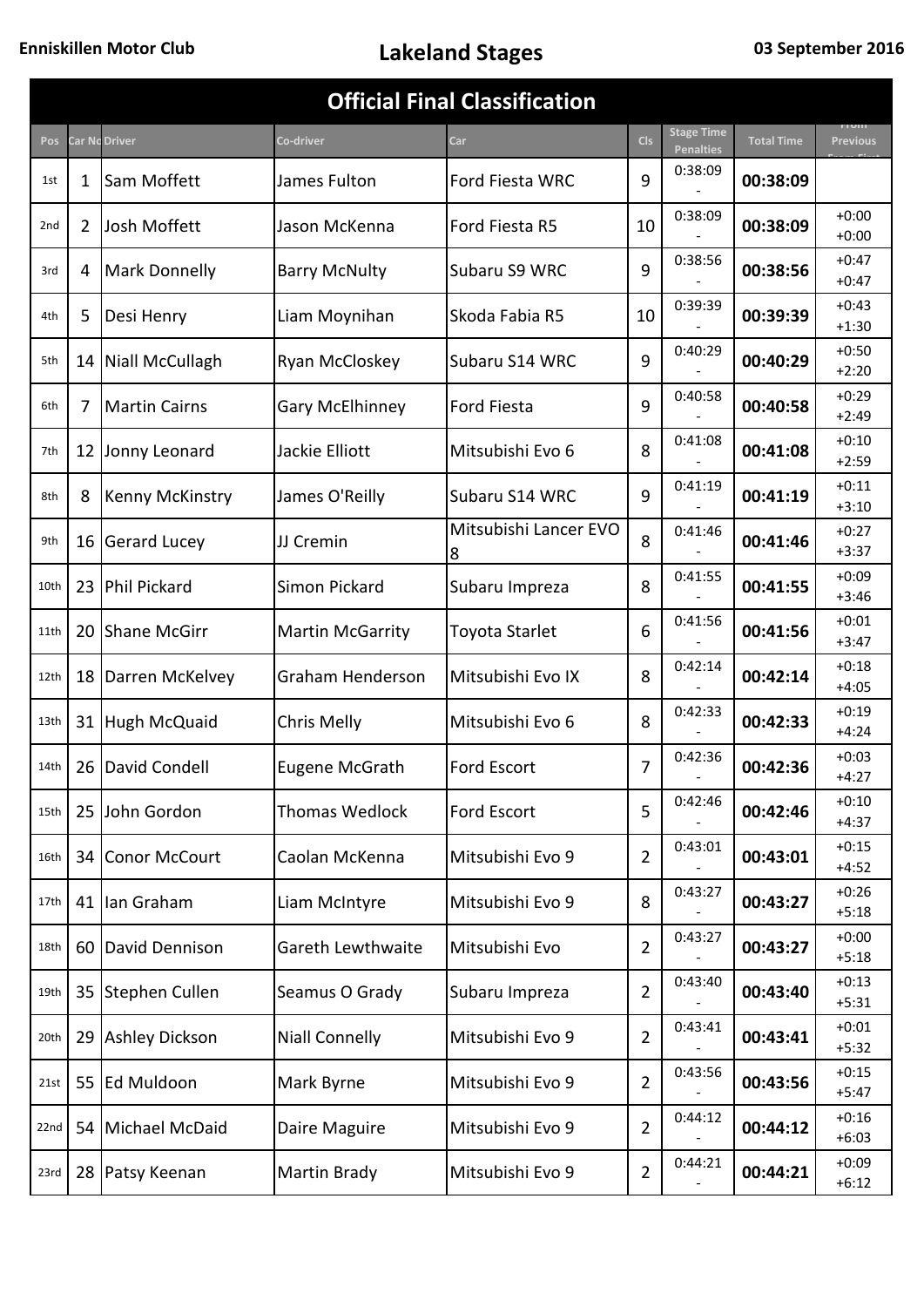| <b>Official Final Classification</b><br><b>Stage Time</b><br>Co-driver<br><b>Cls</b><br><b>Car Nc Driver</b> |    |                          |                          |                       |                |                  |                   |                     |  |  |  |  |
|--------------------------------------------------------------------------------------------------------------|----|--------------------------|--------------------------|-----------------------|----------------|------------------|-------------------|---------------------|--|--|--|--|
| <b>Pos</b>                                                                                                   |    |                          |                          | Car                   |                | <b>Penalties</b> | <b>Total Time</b> | <b>Previous</b>     |  |  |  |  |
| 24th                                                                                                         | 57 | Ruairi Maguire           | Declan McGarrity         | <b>Vauxhall Corsa</b> | 3              | 0:44:32          | 00:44:32          | $+0:11$<br>$+6:23$  |  |  |  |  |
| 25th                                                                                                         | 45 | Stephen Baxter           | <b>Fearghal McDonald</b> | Ford Escort           | 6              | 0:44:36          | 00:44:36          | $+0:04$<br>$+6:27$  |  |  |  |  |
| 26th                                                                                                         | 27 | Damien McGauran          | Michaela McGinn          | <b>BMW 320</b>        | 6              | 0:44:41          | 00:44:41          | $+0:05$<br>$+6:32$  |  |  |  |  |
| 27th                                                                                                         |    | 61   Rodney Donaldson    | Chrystal Culkeen         | Subaru Impreza        | $\overline{2}$ | 0:44:45          | 00:44:45          | $+0:04$<br>$+6:36$  |  |  |  |  |
| 28th                                                                                                         | 33 | <b>Robert McKelvey</b>   | Aaron Johnston           | Mitsubishi Evo        | $\overline{2}$ | 0:44:52          | 00:44:52          | $+0:07$<br>$+6:43$  |  |  |  |  |
| 29th                                                                                                         | 53 | Mark Murphy              | Aoife Murphy             | Mitsubishi Evo 8      | 8              | 0:45:10          | 00:45:10          | $+0:18$<br>$+7:01$  |  |  |  |  |
| 30th                                                                                                         | 66 | <b>Barry Mahon</b>       | <b>Ultan McGowan</b>     | Honda Civic EG6       | 4              | 0:45:18          | 00:45:18          | $+0:08$<br>$+7:09$  |  |  |  |  |
| 31st                                                                                                         | 51 | Owen McMackin            | <b>Barry Ferris</b>      | Ford Escort MKII      | 6              | 0:44:22<br>1:00  | 00:45:22          | $+0:04$<br>$+7:13$  |  |  |  |  |
| 32nd                                                                                                         |    | 46   Declan Campbell     | Joanne Campbell          | Ford Escort MKII      | 5              | 0:45:29          | 00:45:29          | $+0:07$<br>$+7:20$  |  |  |  |  |
| 33rd                                                                                                         | 49 | Stephen Dickson          | <b>Tommy Hayes</b>       | Ford Fiesta R2        | 4              | 0:45:36          | 00:45:36          | $+0:07$<br>$+7:27$  |  |  |  |  |
| 34th                                                                                                         | 36 | <b>William Herron</b>    | <b>Geoff Patterson</b>   | Mitsubishi Evo        | $\overline{2}$ | 0:45:36          | 00:45:36          | $+0:00$<br>$+7:27$  |  |  |  |  |
| 35th                                                                                                         | 63 | Mervyn Wilson            | Benedikt Bastian         | Ford Escort           | 3              | 0:46:12          | 00:46:12          | $+0:36$<br>$+8:03$  |  |  |  |  |
| 36th                                                                                                         | 88 | Dominic Leonard          | <b>Martin Baxter</b>     | Honda Civic           | 4              | 0:46:19          | 00:46:19          | $+0:07$<br>$+8:10$  |  |  |  |  |
| 37th                                                                                                         | 44 | Brian Tolan              | Colin Irvine             | Mitsubishi Evo 4      | $\overline{2}$ | 0:46:24          | 00:46:24          | $+0:05$<br>$+8:15$  |  |  |  |  |
| 38th                                                                                                         | 47 | Tony McKenna             | Johnny Dinsmore          | Ford Escort MKII      | 5              | 0:46:07<br>0:20  | 00:46:27          | $+0:03$<br>$+8:18$  |  |  |  |  |
| 39th                                                                                                         | 40 | Connor Woods             | <b>Chrissy Corry</b>     | Honda Civic           | $\mathbf 1$    | 0:46:34          | 00:46:34          | $+0:07$<br>$+8:25$  |  |  |  |  |
| 40th                                                                                                         |    | 32 Paul McErlean         | Niall McKenna            | Ford Escort MkII      | 6              | 0:46:43          | 00:46:43          | $+0:09$<br>$+8:34$  |  |  |  |  |
| 41st                                                                                                         |    | 24 Michael Conlon        | Ciaran McPhillips        | Ford Escort MKII      | 6              | 0:46:48          | 00:46:48          | $+0:05$<br>$+8:39$  |  |  |  |  |
| 42nd                                                                                                         | 69 | Jason Dickson            | Stephen O Brien          | Ford Fiesta ST        | 1              | 0:46:49          | 00:46:49          | $+0:01$<br>$+8:40$  |  |  |  |  |
| 43rd                                                                                                         | 89 | Damien McAleer           | <b>Benny Grainger</b>    | Toyota Twincam        | $\mathbf 1$    | 0:48:13          | 00:48:13          | $+1:24$<br>$+10:04$ |  |  |  |  |
| 44th                                                                                                         | 48 | <b>Fergal McGuinness</b> | Sean Duncan              | Ford Escort MKII      | 4              | 0:47:31<br>0:50  | 00:48:21          | $+0:08$<br>$+10:12$ |  |  |  |  |
| 45th                                                                                                         | 84 | <b>Gareth Deazley</b>    | John James Duffin        | Peugeot 106           | 4              | 0:48:21<br>0:10  | 00:48:31          | $+0:10$<br>$+10:22$ |  |  |  |  |
| 46th                                                                                                         | 64 | Drew Chambers            | Wendy Blackledge         | Talbot Samba          | 3              | 0:48:44          | 00:48:44          | $+0:13$<br>$+10:35$ |  |  |  |  |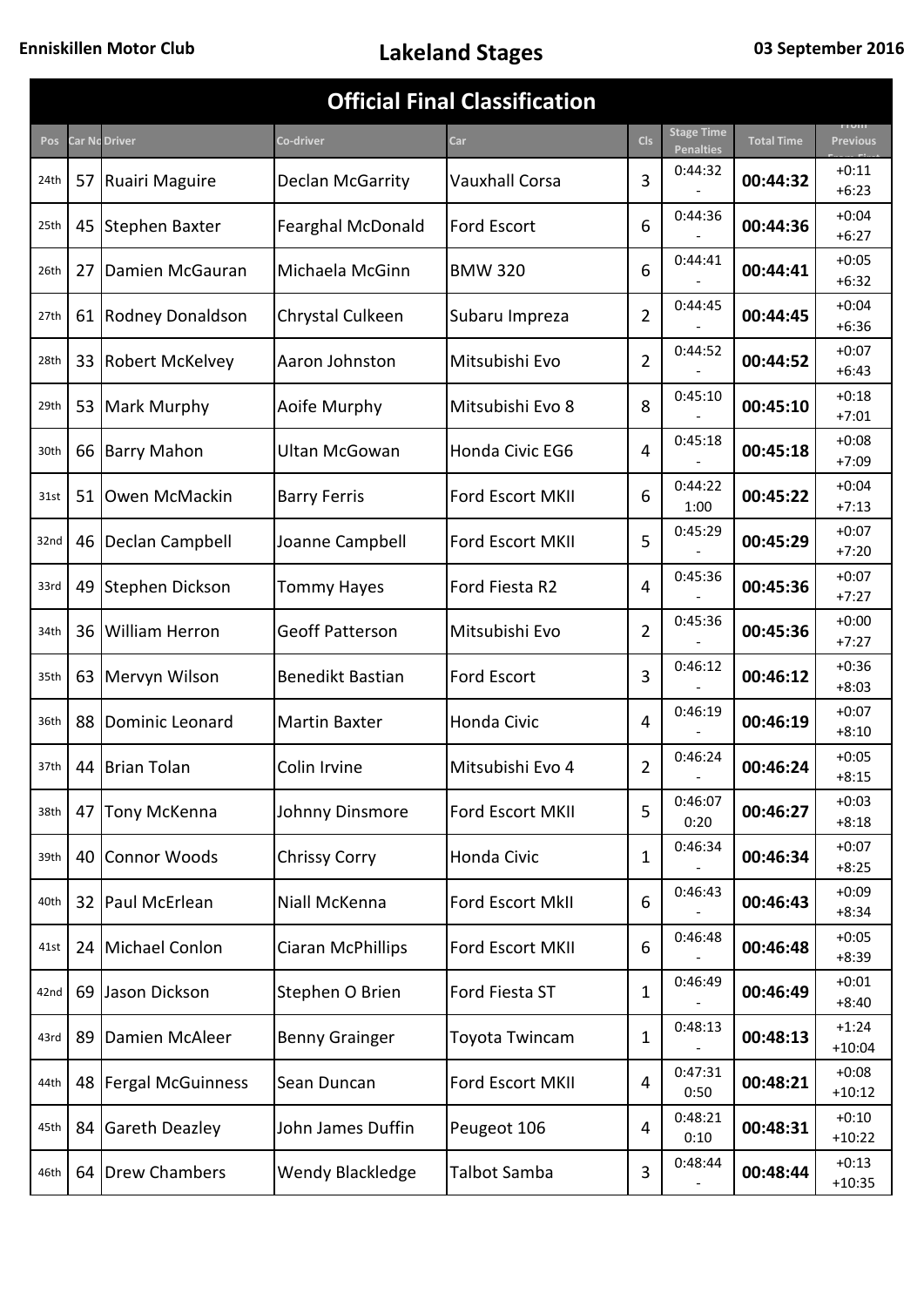| <b>Official Final Classification</b><br><b>Stage Time</b><br><b>Car Nc Driver</b><br>Co-driver<br><b>Cls</b><br><b>Total Time</b><br>Pos<br>Car<br><b>Penalties</b> |    |                      |                        |                       |    |                 |            |                      |  |  |  |  |  |
|---------------------------------------------------------------------------------------------------------------------------------------------------------------------|----|----------------------|------------------------|-----------------------|----|-----------------|------------|----------------------|--|--|--|--|--|
|                                                                                                                                                                     |    |                      |                        |                       |    |                 |            | <b>Previous</b>      |  |  |  |  |  |
| 47th                                                                                                                                                                | 56 | Derek Mackarel       | Daire Hayes            | Vauxhall Nova         | 3  | 0:48:48         | 00:48:48   | $+0:04$<br>$+10:39$  |  |  |  |  |  |
| 48th                                                                                                                                                                |    | 43 Neil Harron       | Stephen Griffith       | Ford Fiesta R2        | 4  | 0:46:10<br>2:40 | 00:48:50   | $+0:02$<br>$+10:41$  |  |  |  |  |  |
| 49th                                                                                                                                                                | 72 | Ashley Rutledge      | <b>Brian Robinson</b>  | Honda Civic           | 1  | 0:48:55         | 00:48:55   | $+0:05$<br>$+10:46$  |  |  |  |  |  |
| 50th                                                                                                                                                                |    | 52 Sean W Benskin    | Nicky Hegarty          | Ford Escort MKII      | 5  | 0:48:56         | 00:48:56   | $+0:01$<br>$+10:47$  |  |  |  |  |  |
| 51st                                                                                                                                                                |    | 65 James McGovern    | Tony McGovern          | Toyota Corolla GT     | 1  | 0:47:19<br>2:00 | 00:49:19   | $+0:23$<br>$+11:10$  |  |  |  |  |  |
| 52nd                                                                                                                                                                |    | 74 John Quill        | Patricia Hogan         | Peugeot 206           | 4  | 0:49:49         | 00:49:49   | $+0:30$<br>$+11:40$  |  |  |  |  |  |
| 53rd                                                                                                                                                                | 87 | Johnnie Mulholland   | Jeff Case              | Hyundai i20           | 4  | 0:50:08         | 00:50:08   | $+0:19$<br>$+11:59$  |  |  |  |  |  |
| 54th                                                                                                                                                                | 79 | Adrian Beattie       | Declan Ryan            | <b>Honda Civic</b>    | 4  | 0:50:54         | 00:50:54   | $+0:46$<br>$+12:45$  |  |  |  |  |  |
| 55th                                                                                                                                                                |    | 70 Neil Monaghan     | Jamie Monaghan         | Ford Fiesta ST        | 1  | 0:51:01         | 00:51:01   | $+0:07$<br>$+12:52$  |  |  |  |  |  |
| 56th                                                                                                                                                                | 76 | <b>Gerard Hyland</b> | Niall McGaughran       | <b>Ford Escort</b>    | 3  | 0:52:48         | 00:52:48   | $+1:47$<br>$+14:39$  |  |  |  |  |  |
| 57th                                                                                                                                                                |    | 85 William Graham    | <b>Matthew McGowan</b> | <b>Vauxhall Corsa</b> | 3  | 0:53:29         | 00:53:29   | $+0:41$<br>$+15:20$  |  |  |  |  |  |
| 58th                                                                                                                                                                | 71 | <b>Brian Little</b>  | <b>Mark McAleer</b>    | Ford Escort MKII      | 3  | 1:12:08<br>5:50 | 01:17:58   | $+24:29$<br>$+39:49$ |  |  |  |  |  |
|                                                                                                                                                                     | 9  | <b>Mark Donnelly</b> | Stephen O Hanlon       | Ford Fiesta S 2000    | 10 |                 | <b>RET</b> |                      |  |  |  |  |  |
|                                                                                                                                                                     |    | 39 Jonni McDaid      | Kieran McGrath         | Ford Escort           | 3  |                 | <b>RET</b> |                      |  |  |  |  |  |
|                                                                                                                                                                     | 6  | Adrian Hetherington  | Gary Nolan             | Toyota Corolla WRC    | 9  |                 | <b>RET</b> |                      |  |  |  |  |  |
|                                                                                                                                                                     |    | 11 Michael Carbin    | Darragh Kelly          | Mitsubishi Evo IV     | 8  |                 | <b>RET</b> |                      |  |  |  |  |  |
|                                                                                                                                                                     |    | 68 Jody McManus      | Jon Armstrong          | <b>Ford Fiesta</b>    | 1  |                 | <b>RET</b> |                      |  |  |  |  |  |
|                                                                                                                                                                     |    | 50 Shane Kenneally   | Jer Connors            | <b>Ford Escort</b>    | 4  |                 | <b>RET</b> |                      |  |  |  |  |  |
|                                                                                                                                                                     |    | 78 Hugh Kelly        | Aodhan Gallagher       | Ford Escort           | 4  |                 | <b>RET</b> |                      |  |  |  |  |  |
|                                                                                                                                                                     | 75 | Darren Connelly      | Sean McLaughlin        | Vauxhall Nova         | 3  |                 | <b>RET</b> |                      |  |  |  |  |  |
|                                                                                                                                                                     | 67 | lan Dickson          | Steven Monaghan        | Ford Fiesta ST        | 1  |                 | <b>RET</b> |                      |  |  |  |  |  |
|                                                                                                                                                                     | 77 | Colm Kearns          | <b>Terence McCabe</b>  | <b>Ford Escort</b>    | 3  |                 | <b>RET</b> |                      |  |  |  |  |  |
|                                                                                                                                                                     |    | 37 Raymond Johnston  | Marc Johnston          | Ford Escort RS1800    | 12 |                 | <b>RET</b> |                      |  |  |  |  |  |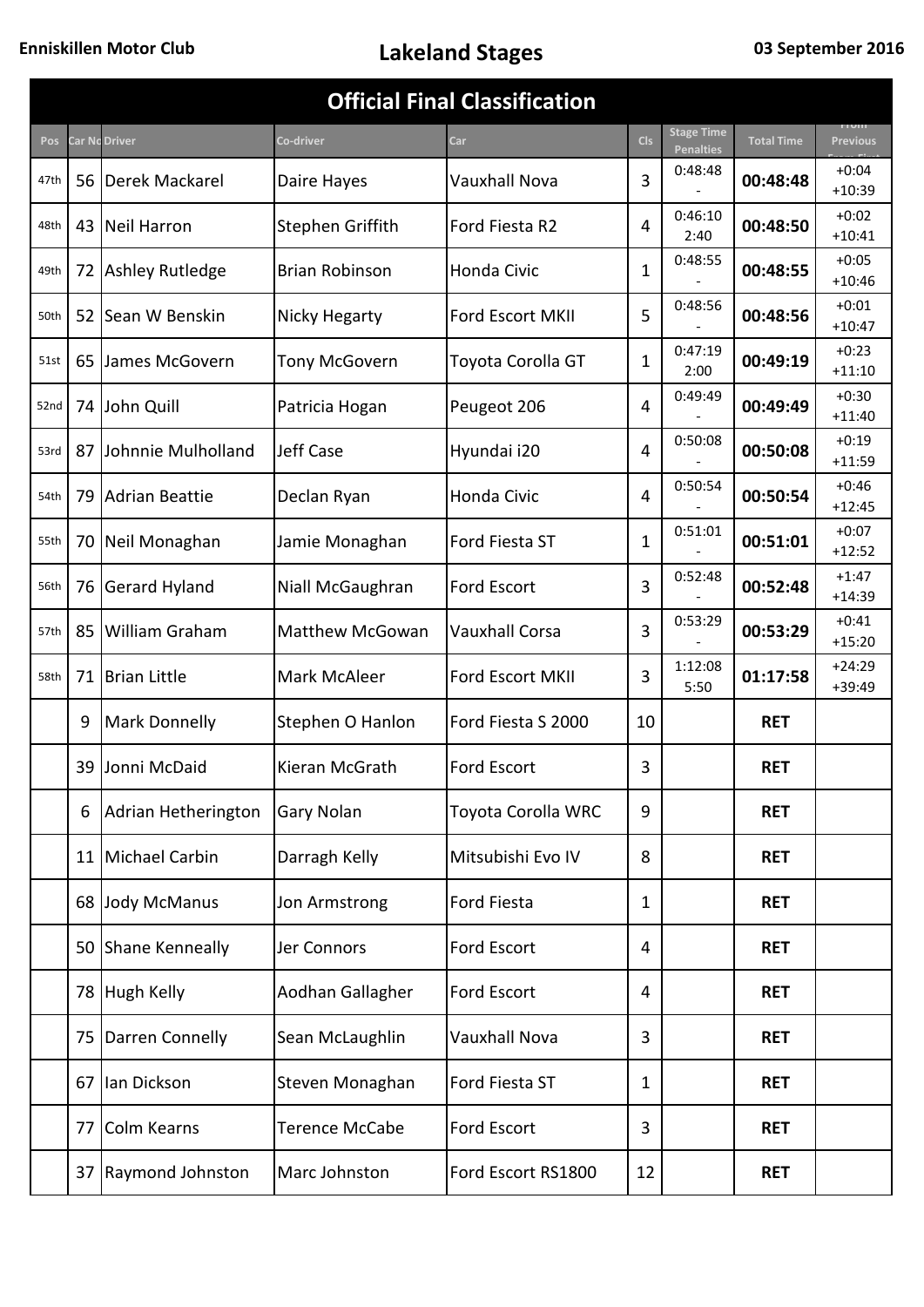|            | <b>Official Final Classification</b><br><b>HRYIN</b><br><b>Stage Time</b><br><b>Car Nc Driver</b> |                       |                       |                          |            |                  |                   |                 |  |  |  |  |  |
|------------|---------------------------------------------------------------------------------------------------|-----------------------|-----------------------|--------------------------|------------|------------------|-------------------|-----------------|--|--|--|--|--|
| <b>Pos</b> |                                                                                                   |                       | Co-driver             | Car                      | <b>Cls</b> | <b>Penalties</b> | <b>Total Time</b> | <b>Previous</b> |  |  |  |  |  |
|            |                                                                                                   | 62 Stewart McClean    | Jonny Holdsworth      | <b>Vauxhall Nova WRC</b> | 4          |                  | <b>RET</b>        |                 |  |  |  |  |  |
|            |                                                                                                   | 10 Patrick O'Brien    | Aine McGuigan         | Mitsubishi Evo 9         | 8          |                  | <b>RET</b>        |                 |  |  |  |  |  |
|            |                                                                                                   | 17 Niall Henry        | John Rowan            | Mitsubishi Evo 10        | 8          |                  | <b>RET</b>        |                 |  |  |  |  |  |
|            |                                                                                                   | 59 Nigel Hodgins      | <b>Niall McGrath</b>  | Subaru Impreza           | 2          |                  | <b>RET</b>        |                 |  |  |  |  |  |
|            | 15 <sup>1</sup>                                                                                   | <b>Cathan McCourt</b> | <b>Brian Hoy</b>      | Mitsubishi Evo           | 8          |                  | <b>RET</b>        |                 |  |  |  |  |  |
|            | 82                                                                                                | Damien McVey          | <b>Timothy Duggan</b> | <b>Ford Escort</b>       | 4          |                  | <b>RET</b>        |                 |  |  |  |  |  |
|            |                                                                                                   | 83 Anthony Masterson  | <b>Tommy Clinton</b>  | <b>Ford Escort MKII</b>  | 3          |                  | <b>RET</b>        |                 |  |  |  |  |  |
|            |                                                                                                   | 86 James Driver       | Megan Conway          | Ford Ka                  | 4          |                  | <b>RET</b>        |                 |  |  |  |  |  |
|            |                                                                                                   | 73 Niall O'Sullivan   | PA Harding            | Citroen C2               | 3          |                  | <b>RET</b>        |                 |  |  |  |  |  |
|            | 21                                                                                                | David Crossen         | Chris McSherry        | <b>Ford Escort</b>       | 6          |                  | <b>RET</b>        |                 |  |  |  |  |  |
|            |                                                                                                   | 22 Mickey McGillin    | Paddy Crudden         | Mitsubishi Evo 9         | 8          |                  | <b>RET</b>        |                 |  |  |  |  |  |
|            |                                                                                                   | 38 Paul McCann        | Paddy Plunkett        | Ford Escort Cosworth     | 8          |                  | <b>RET</b>        |                 |  |  |  |  |  |

Signed by Gerry Cavanagh [Clerk of the Course] Published: 19:05, 3 September 2016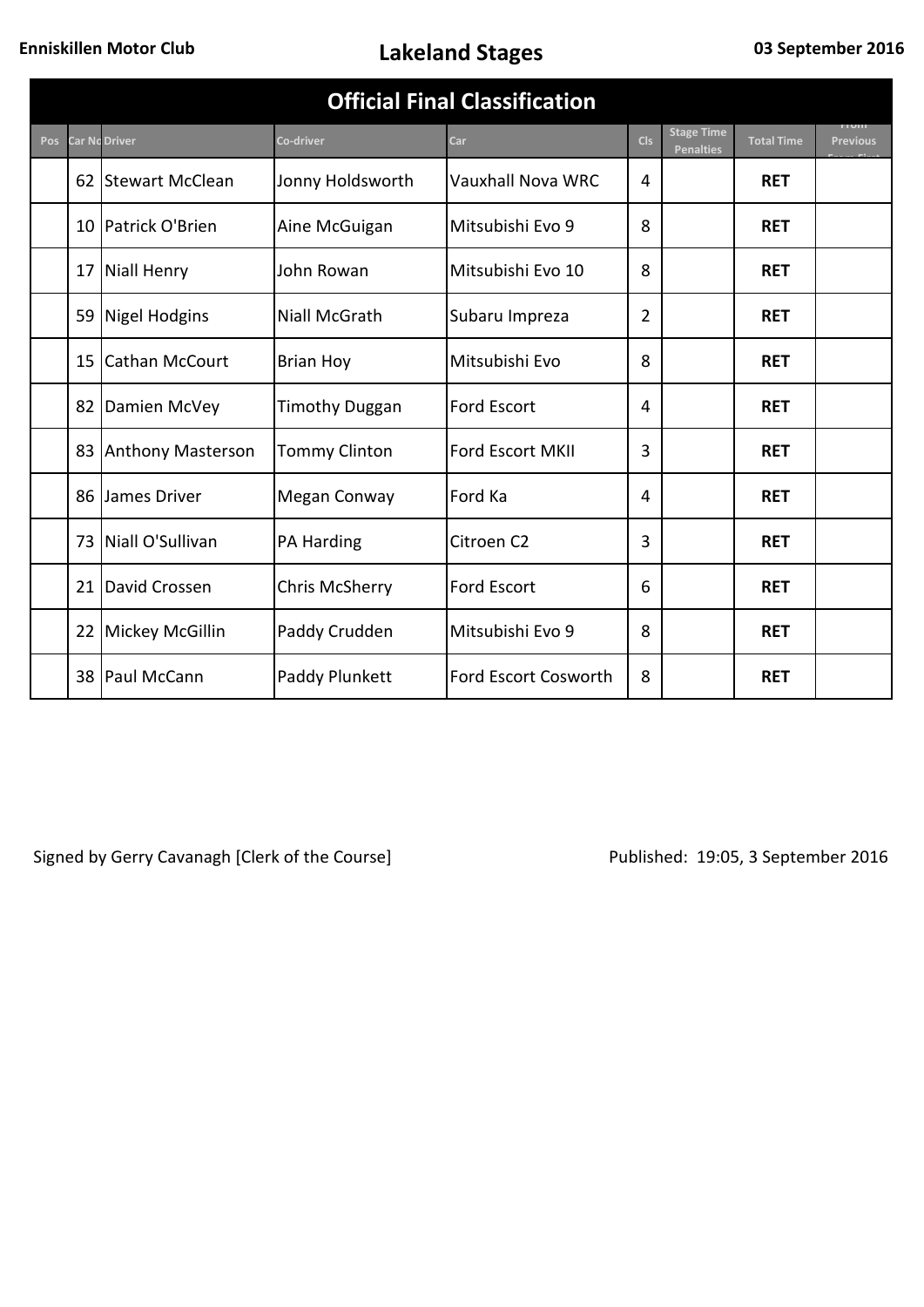### **Enniskillen Motor Club Lakeland Stages 03 September 2016**

| Class 1            | Group N cars up to and including 2000cc                                   |              | Cars from 1651cc to 2100cc with up to two valves per cylinder - Two wheel<br>Class 5 |
|--------------------|---------------------------------------------------------------------------|--------------|--------------------------------------------------------------------------------------|
|                    | Pos Num Driver/Co-driver [Car]                                            | <b>Total</b> | Pos Num Driver/Co-driver [Car]<br><b>Total</b>                                       |
| 40<br>1            | Connor Woods / Chrissy Corry [Honda Civic]                                | 46m 34s      | 25 John Gordon /Thomas Wedlock [Ford Escort]<br>42m 46s<br>$\mathbf{1}$              |
| 2                  | 69 Jason Dickson/Stephen O Brien [Ford Fiesta ST]                         | 46m 49s      | 46 Declan Campbell/Joanne Campbell [Ford Escort MKII]<br>45m 29s<br>$\mathbf{2}$     |
| 89<br>3            | Damien McAleer/Benny Grainger [Toyota Twincam]                            | 48m 13s      | 47 Tony McKenna/Johnny Dinsmore [Ford Escort MKII]<br>46m 27s<br>3                   |
| 4                  | 72 Ashley Rutledge/Brian Robinson [Honda Civic]                           | 48m 55s      | 52 Sean W Benskin/Nicky Hegarty [Ford Escort MKII]<br>48m 56s<br>4                   |
| 5                  | 65 James McGovern/Tony McGovern [Toyota Corolla GT]                       | 49m 19s      |                                                                                      |
| 6                  | 70 Neil Monaghan/Jamie Monaghan [Ford Fiesta ST]                          | 51m 01s      | Cars from 1651cc to 2100cc with more than two valves per cylinder - Two<br>Class 6   |
|                    | 68 Jody McManus/Jon Armstrong [Ford Fiesta]                               | <b>DNF</b>   | Pos Num Driver/Co-driver [Car]<br><b>Total</b>                                       |
|                    | 67 Ian Dickson/Steven Monaghan [Ford Fiesta ST]                           | <b>DNF</b>   | 1 20 Shane McGirr/Martin McGarrity [Toyota Starlet]<br>41m 56s                       |
|                    |                                                                           |              | 45 Stephen Baxter/Fearghal McDonald [Ford Escort]<br>44m 36s<br>2                    |
| Class 2            | Group N cars over 2000cc                                                  |              | 27 Damien McGauran/Michaela McGinn [BMW 320]<br>44m 41s<br>3                         |
|                    | Pos Num Driver/Co-driver [Car]                                            | <b>Total</b> | 51 Owen McMackin/Barry Ferris [Ford Escort MKII]<br>45m 22s<br>4                     |
| $\mathbf{1}$       | 34 Conor McCourt/Caolan McKenna [Mitsubishi Evo 9]                        | 43m 01s      | 5 32 Paul McErlean/Niall McKenna [Ford Escort MkII]<br>46m 43s                       |
| 2                  | 60 David Dennison/Gareth Lewthwaite [Mitsubishi Evo]                      | 43m 27s      | 6 24 Michael Conlon/Ciaran McPhillips [Ford Escort MKII]<br>46m 48s                  |
| 3                  | 35 Stephen Cullen/Seamus O Grady [Subaru Impreza]                         | 43m 40s      | 21 David Crossen/Chris McSherry [Ford Escort]<br><b>DNF</b>                          |
| 4                  | 29 Ashley Dickson/Niall Connelly [Mitsubishi Evo 9]                       | 43m 41s      |                                                                                      |
| 5                  | 55 Ed Muldoon/Mark Byrne [Mitsubishi Evo 9]                               | 43m 56s      | Cars over 2100cc - Two wheel drive only<br>Class <sub>7</sub>                        |
| 6                  | 54 Michael McDaid /Daire Maguire [Mitsubishi Evo 9]                       | 44m 12s      | Pos Num Driver/Co-driver [Car]<br><b>Total</b>                                       |
| 7                  | 28 Patsy Keenan/Martin Brady [Mitsubishi Evo 9]                           | 44m 21s      | 1 26 David Condell / Eugene McGrath [Ford Escort]<br>42m 36s                         |
| 8                  | 61 Rodney Donaldson/Chrystal Culkeen [Subaru Impreza]                     | 44m 45s      |                                                                                      |
| 9                  | 33 Robert McKelvey/Aaron Johnston [Mitsubishi Evo]                        | 44m 52s      | Any Four Wheel Drive cars not classified in Class 9 or 10<br>Class 8                 |
| 10                 | 36 William Herron/Geoff Patterson [Mitsubishi Evo]                        | 45m 36s      | Pos Num Driver/Co-driver [Car]<br><b>Total</b>                                       |
|                    | 11 44 Brian Tolan/Colin Irvine [Mitsubishi Evo 4]                         | 46m 24s      | 1 12 Jonny Leonard/Jackie Elliott [Mitsubishi Evo 6]<br>41m 08s                      |
|                    |                                                                           | <b>DNF</b>   | 16 Gerard Lucey/JJ Cremin [Mitsubishi Lancer EVO 8]                                  |
|                    | 59 Nigel Hodgins/Niall McGrath [Subaru Impreza]                           |              | 41m 46s<br>2                                                                         |
|                    |                                                                           |              | 23 Phil Pickard/Simon Pickard [Subaru Impreza]<br>41m 55s<br>3                       |
| Class 3            | Cars up to and including 1450cc and from 1451cc to 1650cc with up to two  |              | 18 Darren McKelvey/Graham Henderson [Mitsubishi Evo IX]<br>42m 14s<br>4              |
|                    | Pos Num Driver/Co-driver [Car]                                            | <b>Total</b> | 42m 33s<br>5<br>31 Hugh McQuaid/Chris Melly [Mitsubishi Evo 6]                       |
| 1                  | 57 Ruairi Maguire/Declan McGarrity [Vauxhall Corsa]                       | 44m 32s      | 41 Ian Graham / Liam McIntyre [Mitsubishi Evo 9]<br>43m 27s<br>6                     |
| 2                  | 63 Mervyn Wilson/Benedikt Bastian [Ford Escort]                           | 46m 12s      | 7 53 Mark Murphy/Aoife Murphy [Mitsubishi Evo 8]<br>45m 10s                          |
| 3                  | 64 Drew Chambers/Wendy Blackledge [Talbot Samba]                          | 48m 44s      | <b>DNF</b><br>11 Michael Carbin/Darragh Kelly [Mitsubishi Evo IV]                    |
| 4                  | 56 Derek Mackarel/Daire Hayes [Vauxhall Nova]                             | 48m 48s      | <b>DNF</b><br>10 Patrick O'Brien/Aine McGuigan [Mitsubishi Evo 9]                    |
| 5                  | 76 Gerard Hyland/Niall McGaughran [Ford Escort]                           | 52m 48s      | 17 Niall Henry/John Rowan [Mitsubishi Evo 10]<br><b>DNF</b>                          |
| 6<br>85            | William Graham/Matthew McGowan [Vauxhall Corsa]                           | 53m 29s      | 15 Cathan McCourt/Brian Hoy [Mitsubishi Evo]<br><b>DNF</b>                           |
| 7                  | 71 Brian Little/Mark McAleer [Ford Escort MKII]                           | 1h 17m 58s   | 22 Mickey McGillin/Paddy Crudden [Mitsubishi Evo 9]<br><b>DNF</b>                    |
|                    | 39 Jonni McDaid/Kieran McGrath [Ford Escort]                              | <b>DNF</b>   | 38 Paul McCann/Paddy Plunkett [Ford Escort Cosworth]<br><b>DNF</b>                   |
|                    | 75 Darren Connelly/Sean McLaughlin [Vauxhall Nova]                        | <b>DNF</b>   |                                                                                      |
|                    | 77 Colm Kearns/Terence McCabe [Ford Escort]                               | <b>DNF</b>   | All current and previously homologated WRC Cars<br>Class 9                           |
|                    | 83 Anthony Masterson/Tommy Clinton [Ford Escort MKII]                     | <b>DNF</b>   | Pos Num Driver/Co-driver [Car]<br><b>Total</b>                                       |
|                    | 73 Niall O'Sullivan/PA Harding [Citroen C2]                               | <b>DNF</b>   | 1 Sam Moffett/James Fulton [Ford Fiesta WRC]<br>38m 09s<br>1                         |
|                    |                                                                           |              | 2<br>Mark Donnelly/Barry McNulty [Subaru S9 WRC]<br>38m 56s<br>4                     |
| Class <sub>4</sub> | Cars from 1451cc to 1650cc with more than two valves per cylinder - Two v |              | 14 Niall McCullagh/Ryan McCloskey [Subaru S14 WRC]<br>40m 29s<br>3                   |
|                    | Pos Num Driver/Co-driver [Car]                                            | <b>Total</b> | Martin Cairns/Gary McElhinney [Ford Fiesta]<br>40m 58s<br>4<br>7                     |
| 1                  | 66 Barry Mahon/Ultan McGowan [Honda Civic EG6]                            | 45m 18s      | Kenny McKinstry/James O'Reilly [Subaru S14 WRC]<br>41m 19s<br>5<br>8                 |
| 2<br>49            | Stephen Dickson/Tommy Hayes [Ford Fiesta R2]                              | 45m 36s      | <b>DNF</b><br>Adrian Hetherington/Gary Nolan [Toyota Corolla WRC]<br>6               |
| 3                  | 88 Dominic Leonard/Martin Baxter [Honda Civic]                            | 46m 19s      |                                                                                      |
| 4<br>48            | Fergal McGuinness/Sean Duncan [Ford Escort MKII]                          | 48m 21s      | S2000, R5 or R4 cars<br>Class 10                                                     |
| 5                  | 84 Gareth Deazley/John James Duffin [Peugeot 106]                         | 48m 31s      | Pos Num Driver/Co-driver [Car]<br><b>Total</b>                                       |
| 43                 | Neil Harron/Stephen Griffith [Ford Fiesta R2]                             | 48m 50s      | 2 Josh Moffett/Jason McKenna [Ford Fiesta R5]<br>38m 09s<br>$\mathbf{1}$             |
| 6<br>7             | 74 John Quill/Patricia Hogan [Peugeot 206]                                | 49m 49s      | 5 Desi Henry/Liam Moynihan [Skoda Fabia R5]<br>39m 39s<br>2                          |
|                    |                                                                           |              |                                                                                      |
| 8                  | 87 Johnnie Mulholland/Jeff Case [Hyundai i20]                             | 50m 08s      | 9 Mark Donnelly/Stephen O Hanlon [Ford Fiesta S 2000]<br><b>DNF</b>                  |
| 9                  | 79 Adrian Beattie/Declan Ryan [Honda Civic]                               | 50m 54s      |                                                                                      |
|                    | 50 Shane Kenneally/Jer Connors [Ford Escort]                              | <b>DNF</b>   | Historic Rally cars complying with FIA Appendix K<br>Class 12                        |
|                    | 78 Hugh Kelly/Aodhan Gallagher [Ford Escort]                              | DNF          | Pos Num Driver/Co-driver [Car]<br>Total                                              |
|                    | 62 Stewart McClean/Jonny Holdsworth [Vauxhall Nova WRC]                   | <b>DNF</b>   | 37 Raymond Johnston/Marc Johnston [Ford Escort RS1800]<br><b>DNF</b>                 |
|                    | 82 Damien McVey/Timothy Duggan [Ford Escort]                              | <b>DNF</b>   |                                                                                      |
|                    | 86 James Driver/Megan Conway [Ford Ka]                                    | <b>DNF</b>   |                                                                                      |
|                    |                                                                           |              |                                                                                      |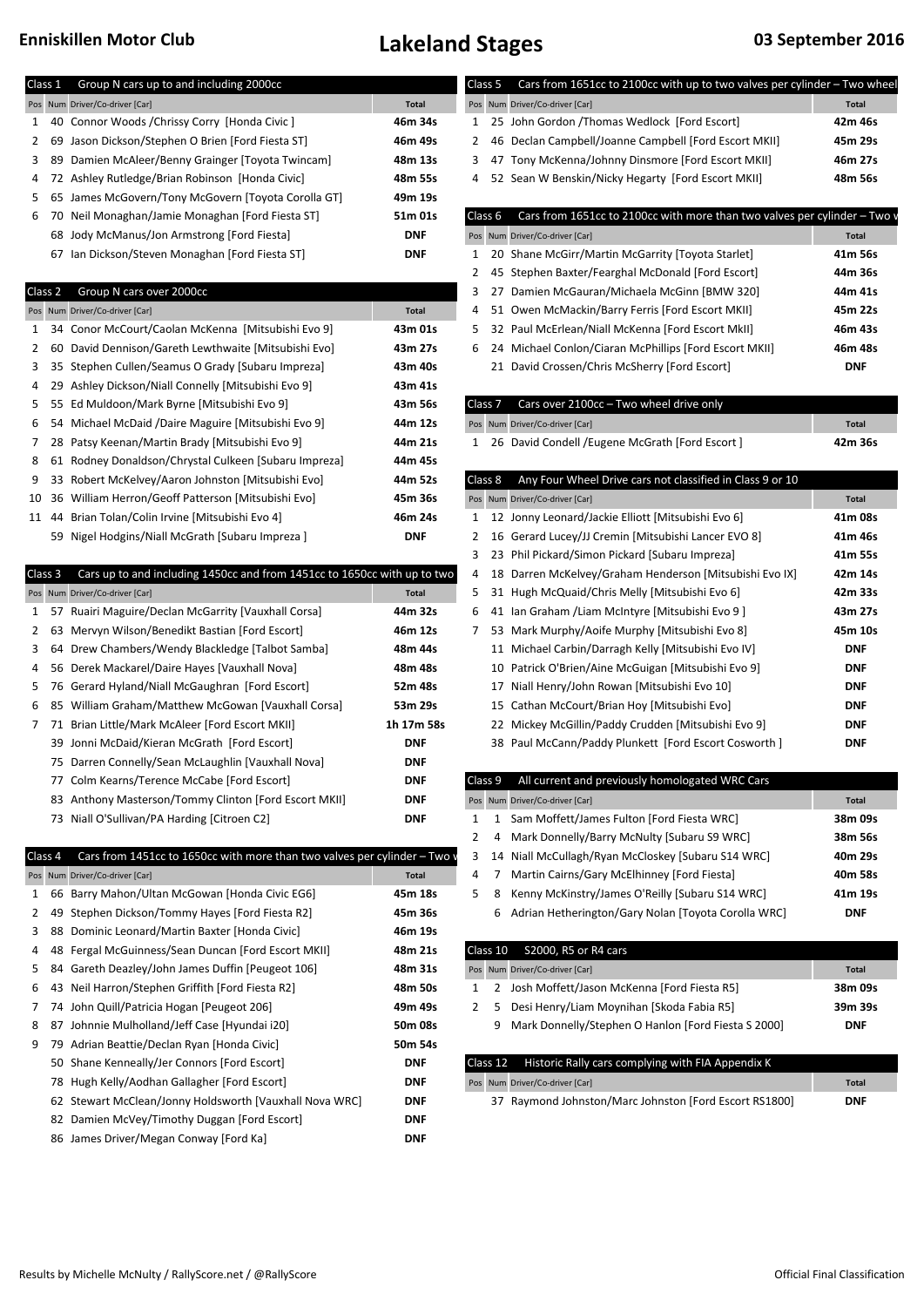|                |                | Pos No. Driver/Co-driver                                       | Car                                     | Cls                 | SS <sub>1</sub> | SS <sub>2</sub> | SS <sub>3</sub> | SS <sub>4</sub> | SS <sub>5</sub> | SS <sub>6</sub> | SS7            | SS <sub>8</sub> | Penaltie | Total                    |
|----------------|----------------|----------------------------------------------------------------|-----------------------------------------|---------------------|-----------------|-----------------|-----------------|-----------------|-----------------|-----------------|----------------|-----------------|----------|--------------------------|
|                |                | Stage Times in order of Overall Classification                 |                                         |                     | L Navar         | <b>Big Dog</b>  | B'tempo         | <b>Belmore</b>  | L Navar         | <b>Big Dog</b>  | <b>B'tempo</b> | <b>Belmore</b>  |          |                          |
| $\mathbf{1}$   | $\mathbf{1}$   | Sam Moffett/James Fulton                                       | Ford Fiesta WRC                         | 9                   | 4:06            | 3:27            | 8:10            | 3:44            | 3:58            | 3:17            | 7:50           | 3:37            |          | 38:09                    |
| $\overline{2}$ | $\overline{2}$ | Josh Moffett/Jason McKenna                                     | Ford Fiesta R5                          | 10                  | 4:06            | 3:29            | 8:13            | 3:41            | 3:56            | 3:16            | 7:55           | 3:33            |          | 38:09                    |
| 3              | 4              | Mark Donnelly/Barry McNulty                                    | Subaru S9 WRC                           | 9                   | 4:05            | 3:29            | 8:21            | 3:55            | 3:58            | 3:22            | 8:05           | 3:41            |          | 38:56                    |
| 4              | 5              | Desi Henry/Liam Moynihan                                       | Skoda Fabia R5                          | 10                  | 4:07            | 3:28            | 9:26            | 3:41            | 3:57            | 3:19            | 8:03           | 3:38            |          | 39:39                    |
| 5              | 14             | Niall McCullagh/Ryan McCloskey                                 | Subaru S14 WRC                          | 9                   | 4:23            | 3:39            | 8:38            | 3:49            | 4:09            | 3:26            | 8:42           | 3:43            |          | 40:29                    |
| 6              | 7              | Martin Cairns/Gary McElhinney                                  | Ford Fiesta                             | 9                   | 4:25            | 3:42            | 8:48            | 3:54            | 4:17            | 3:27            | 8:36           | 3:49            |          | 40:58                    |
| 7              | 12             | Jonny Leonard/Jackie Elliott                                   | Mitsubishi Evo 6                        | 8                   | 4:27            | 3:40            | 8:42            | 3:54            | 4:14            | 3:30            | 8:20           | 4:21            |          | 41:08                    |
| 8              | 8              | Kenny McKinstry/James O'Reilly                                 | Subaru S14 WRC                          | 9                   | 4:20            | 3:41            | 8:53            | 3:55            | 4:16            | 3:34            | 8:49           | 3:51            |          | 41:19                    |
| 9              | 16             | Gerard Lucey/JJ Cremin                                         | Mitsubishi Lancer EVO 8                 | 8                   | 4:26            | 3:41            | 9:03            | 4:00            | 4:21            | 3:35            | 8:45           | 3:55            |          | 41:46                    |
| 10             | 23             | Phil Pickard/Simon Pickard                                     | Subaru Impreza                          | 8                   | 4:26            | 3:44            | 8:59            | 3:59            | 4:23            | 3:40            | 8:50           | 3:54            |          | 41:55                    |
| 11             | 20             | Shane McGirr/Martin McGarrity                                  | <b>Toyota Starlet</b>                   | 6                   | 4:29            | 3:45            | 9:01            | 3:59            | 4:19            | 3:39            | 8:49           | 3:55            |          | 41:56                    |
| 12             | 18             | Darren McKelvey/Graham Henders Mitsubishi Evo IX               |                                         | 8                   | 4:36            | 3:43            | 9:11            | 3:58            | 4:22            | 3:37            | 8:50           | 3:57            |          | 42:14                    |
| 13             | 31             | Hugh McQuaid/Chris Melly                                       | Mitsubishi Evo 6                        | 8                   | 4:41            | 3:49            | 9:10            | 4:02            | 4:24            | 3:41            | 8:49           | 3:57            |          | 42:33                    |
| 14             | 26             | David Condell / Eugene McGrath                                 | Ford Escort                             | 7                   | 4:32            | 3:47            | 9:10            | 4:05            | 4:23            | 3:38            | 9:05           | 3:56            |          | 42:36                    |
| 15             | 25             | John Gordon / Thomas Wedlock                                   | Ford Escort                             | 5                   | 4:35            | 3:46            | 9:08            | 4:04            | 4:26            | 3:41            | 9:05           | 4:01            |          | 42:46                    |
| 16             | 34             | Conor McCourt/Caolan McKenna                                   | Mitsubishi Evo 9                        | $\overline{2}$      | 4:39            | 3:49            | 9:16            | 4:06            | 4:27            | 3:42            | 9:02           | 4:00            |          | 43:01                    |
| 17             | 41             | Ian Graham / Liam McIntyre                                     | Mitsubishi Evo 9                        | 8                   | 4:33            | 3:47            | 9:24            | 4:01            | 4:29            | 3:44            | 9:23           | 4:06            |          | 43:27                    |
| 18             | 60             | David Dennison/Gareth Lewthwaite Mitsubishi Evo                |                                         | $\overline{2}$      | 4:39            | 3:49            | 9:17            | 4:01            | 4:32            | 3:46            | 9:18           | 4:05            |          | 43:27                    |
| 19             | 35             | Stephen Cullen/Seamus O Grady                                  | Subaru Impreza                          | 2<br>$\overline{2}$ | 4:50            | 3:54            | 9:18            | 4:05<br>4:09    | 4:34            | 3:46            | 9:14           | 3:59            |          | 43:40                    |
| 20<br>21       | 29<br>55       | Ashley Dickson/Niall Connelly<br>Ed Muldoon/Mark Byrne         | Mitsubishi Evo 9<br>Mitsubishi Evo 9    | $\overline{2}$      | 4:37<br>4:45    | 3:52<br>3:52    | 9:17<br>9:25    | 4:14            | 4:31<br>4:35    | 3:51<br>3:43    | 9:18<br>9:17   | 4:06<br>4:05    |          | 43:41<br>43:56           |
| 22             | 54             | Michael McDaid /Daire Maguire                                  | Mitsubishi Evo 9                        | $\overline{2}$      | 4:44            | 3:58            | 9:39            | 4:09            | 4:31            | 3:45            | 9:18           | 4:08            |          | 44:12                    |
| 23             | 28             | Patsy Keenan/Martin Brady                                      | Mitsubishi Evo 9                        | 2                   | 4:45            | 3:57            | 9:30            | 4:12            | 4:37            | 3:46            | 9:26           | 4:08            |          | 44:21                    |
| 24             | 57             | Ruairi Maguire/Declan McGarrity                                | Vauxhall Corsa                          | 3                   | 4:44            | 3:55            | 9:40            | 4:14            | 4:38            | 3:48            | 9:24           | 4:09            |          | 44:32                    |
| 25             | 45             | Stephen Baxter/Fearghal McDonald Ford Escort                   |                                         | 6                   | 4:49            | 3:58            | 9:36            | 4:12            | 4:40            | 3:50            | 9:22           | 4:09            |          | 44:36                    |
| 26             | 27             | Damien McGauran/Michaela McGir BMW 320                         |                                         | 6                   | 5:01            | 4:00            | 9:35            | 4:15            | 4:37            | 3:47            | 9:18           | 4:08            |          | 44:41                    |
| 27             | 61             | Rodney Donaldson/Chrystal Culkee Subaru Impreza                |                                         | $\overline{2}$      | 4:50            | 3:57            | 9:37            | 4:11            | 4:43            | 3:49            | 9:26           | 4:12            |          | 44:45                    |
| 28             | 33             | Robert McKelvey/Aaron Johnston                                 | Mitsubishi Evo                          | $\overline{2}$      | 4:53            | 3:56            | 9:36            | 4:13            | 4:43            | 3:48            | 9:19           | 4:24            |          | 44:52                    |
| 29             | 53             | Mark Murphy/Aoife Murphy                                       | Mitsubishi Evo 8                        | 8                   | 4:57            | 3:56            | 9:50            | 4:11            | 4:44            | 3:46            | 9:30           | 4:16            |          | 45:10                    |
| 30             | 66             | Barry Mahon/Ultan McGowan                                      | Honda Civic EG6                         | 4                   | 4:49            | 3:56            | 9:49            | 4:18            | 4:40            | 3:51            | 9:41           | 4:14            |          | 45:18                    |
| 31             | 51             | Owen McMackin/Barry Ferris                                     | Ford Escort MKII                        | 6                   | 4:52            | 3:54            | 9:31            | 4:13            | 4:36            | 3:47            | 9:18           | 4:11            | 1:00     | 45:22                    |
| 32             | 46             | Declan Campbell/Joanne Campbell Ford Escort MKII               |                                         | 5                   | 4:53            | 4:01            | 9:37            | 4:16            | 4:45            | 3:57            | 9:42           | 4:18            |          | 45:29                    |
| 33             | 49             | Stephen Dickson/Tommy Hayes                                    | Ford Fiesta R2                          | 4                   | 4:52            | 4:04            | 9:47            | 4:18            | 4:45            | 3:55            | 9:31           | 4:24            |          | 45:36                    |
| 34             | 36             | William Herron/Geoff Patterson                                 | Mitsubishi Evo                          | 2                   | 4:57            | 3:59            | 9:43            | 4:32            | 4:40            | 3:55            | 9:43           | 4:07            |          | 45:36                    |
| 35             | 63             | Mervyn Wilson/Benedikt Bastian                                 | Ford Escort                             | 3                   | 4:52            | 4:07            | 9:50            | 4:21            | 4:51            | 3:57            | 9:50           | 4:24            |          | 46:12                    |
| 36             | 88             | Dominic Leonard/Martin Baxter                                  | Honda Civic                             | 4                   | 4:59            | 4:01            | 9:54            | 4:23            | 4:53            | 3:57            | 9:52           | 4:20            |          | 46:19                    |
| 37             | 44             | Brian Tolan/Colin Irvine                                       | Mitsubishi Evo 4                        | $\overline{2}$      | 5:08            | 4:06            | 9:56            | 4:15            | 4:50            | 4:01            | 9:47           | 4:21            |          | 46:24                    |
| 38             |                | 47 Tony McKenna/Johnny Dinsmore                                | Ford Escort MKII                        | 5                   | 5:00            | 3:56            | 9:57            | 4:18            | 4:51            | 3:54            | 9:55           | 4:16            | 0:20     | 46:27                    |
| 39             | 40             | Connor Woods / Chrissy Corry<br>Paul McErlean/Niall McKenna    | Honda Civic                             | $\mathbf{1}$        | 4:55            | 4:02            | 10:09           | 4:30            | 4:42            | 3:55            | 9:59           | 4:22<br>4:22    |          | 46:34                    |
| 40<br>41       | 32<br>24       | Michael Conlon/Ciaran McPhillips                               | Ford Escort MkII<br>Ford Escort MKII    | 6<br>6              | 4:55<br>4:38    | 4:13<br>3:43    | 9:54<br>8:55    | 4:18<br>4:00    | 4:52<br>9:00    | 3:58<br>3:38    | 10:11<br>8:48  | 4:06            |          | 46:43<br>46:48           |
| 42             | 69             | Jason Dickson/Stephen O Brien                                  | Ford Fiesta ST                          | $\mathbf{1}$        | 5:01            | 4:08            | 9:57            | 4:32            | 4:52            | 4:03            | 9:45           | 4:31            |          | 46:49                    |
| 43             | 89             | Damien McAleer/Benny Grainger                                  | Toyota Twincam                          | $\mathbf 1$         | 5:04            | 4:06            | 10:29           | 4:34            | 5:01            | 4:04            | 10:23          | 4:32            |          | 48:13                    |
| 44             | 48             | Fergal McGuinness/Sean Duncan                                  | Ford Escort MKII                        | 4                   | 5:07            | 4:09            | 10:15           | 4:30            | 4:57            | 4:05            | 10:03          | 4:25            | 0:50     | 48:21                    |
| 45             | 84             | Gareth Deazley/John James Duffin                               | Peugeot 106                             | 4                   | 5:15            | 4:14            | 10:26           | 4:36            | 5:07            | 4:03            | 10:06          | 4:34            | 0:10     | 48:31                    |
| 46             | 64             | Drew Chambers/Wendy Blackledge Talbot Samba                    |                                         | 3                   | 5:03            | 4:19            | 10:26           | 4:31            | 4:58            | 4:06            | 10:48          | 4:33            |          | 48:44                    |
| 47             | 56             | Derek Mackarel/Daire Hayes                                     | Vauxhall Nova                           | 3                   | 5:08            | 4:08            | 10:25           | 4:31            | 4:48            | 5:20            | 10:01          | 4:27            |          | 48:48                    |
| 48             | 43             | Neil Harron/Stephen Griffith                                   | Ford Fiesta R2                          | 4                   | 5:04            | 4:01            | 10:03           | 4:26            | 4:50            | 3:52            | 9:36           | 4:18            | 2:40     | 48:50                    |
| 49             | 72             | Ashley Rutledge/Brian Robinson                                 | Honda Civic                             | $\mathbf{1}$        | 5:18            | 4:17            | 10:36           | 4:37            | 5:09            | 4:08            | 10:18          | 4:32            |          | 48:55                    |
| 50             | 52             | Sean W Benskin/Nicky Hegarty                                   | Ford Escort MKII                        | 5                   | 5:22            | 4:15            | 10:28           | 4:30            | 5:13            | 4:13            | 10:25          | 4:30            |          | 48:56                    |
| 51             | 65             | James McGovern/Tony McGovern                                   | Toyota Corolla GT                       | 1                   | 5:05            | 4:07            | 10:09           | 4:27            | 4:56            | 4:01            | 10:08          | 4:26            | 2:00     | 49:19                    |
| 52             | 74             | John Quill/Patricia Hogan                                      | Peugeot 206                             | 4                   | 5:21            | 4:22            | 10:42           | 4:43            | 5:10            | 4:16            | 10:34          | 4:41            |          | 49:49                    |
| 53             | 87             | Johnnie Mulholland/Jeff Case                                   | Hyundai i20                             | 4                   | 5:35            | 4:31            | 10:50           | 4:48            | 5:09            | 4:12            | 10:23          | 4:40            |          | 50:08                    |
| 54             | 79             | Adrian Beattie/Declan Ryan                                     | Honda Civic                             | 4                   | 5:18            | 4:24            | 10:54           | 4:48            | 5:17            | 4:29            | 10:51          | 4:53            |          | 50:54                    |
| 55             | 70             | Neil Monaghan/Jamie Monaghan                                   | Ford Fiesta ST                          | $\mathbf{1}$        | 5:34            | 4:28            | 11:07           | 4:52            | 5:21            | 4:20            | 10:40          | 4:39            |          | 51:01                    |
| 56             | 76             | Gerard Hyland/Niall McGaughran                                 | Ford Escort                             | 3                   | 5:51            | 4:37            | 11:17           | 4:45            | 5:33            | 4:31            | 11:19          | 4:55            |          | 52:48                    |
| 57             | 85             | William Graham/Matthew McGowa Vauxhall Corsa                   |                                         | 3                   | 5:51            | 4:38            | 11:31           | 4:57            | 5:40            | 4:27            | 11:21          | 5:04            |          | 53:29                    |
| 58             | 71             | Brian Little/Mark McAleer                                      | Ford Escort MKII                        | 3                   | 5:29            | 4:17            | 18:00           | 4:33            | 9:00            | 5:49            | 18:00          | 7:00            | 5:50     | 01:17:58                 |
|                | 9              | Mark Donnelly/Stephen O Hanlon                                 | Ford Fiesta S 2000                      | 10                  | 4:16            | 3:36            | 8:35            | 3:52            | 4:10            | 3:27            | 9:22           |                 |          | <b>DNF</b>               |
|                | 39<br>6        | Jonni McDaid/Kieran McGrath                                    | Ford Escort                             | 3<br>9              | 5:11<br>4:13    | 4:07<br>3:33    | 10:13           | 4:33<br>3:47    | 4:57<br>4:02    | 4:05<br>3:21    | 10:40          |                 |          | <b>DNF</b><br><b>DNF</b> |
|                | 11             | Adrian Hetherington/Gary Nolan<br>Michael Carbin/Darragh Kelly | Toyota Corolla WRC<br>Mitsubishi Evo IV | 8                   | 4:21            | 3:38            | 8:25<br>8:47    | 3:54            | 4:16            |                 |                |                 |          | <b>DNF</b>               |
|                | 68             | Jody McManus/Jon Armstrong                                     | Ford Fiesta                             | $\mathbf 1$         | 4:57            | 4:02            | 9:48            | 4:19            | 4:43            | 3:30<br>4:11    |                |                 |          | <b>DNF</b>               |
|                | 50             | Shane Kenneally/Jer Connors                                    | Ford Escort                             | 4                   | 5:01            | 4:09            | 9:57            | 4:23            | 4:58            | 4:04            |                |                 |          | <b>DNF</b>               |
|                | 78             | Hugh Kelly/Aodhan Gallagher                                    | Ford Escort                             | 4                   | 5:11            | 4:09            | 9:51            | 4:19            | 4:44            | 4:19            |                |                 |          | <b>DNF</b>               |
|                | 75             | Darren Connelly/Sean McLaughlin                                | Vauxhall Nova                           | 3                   | 5:13            | 4:13            | 10:46           | 4:36            | 5:08            | 4:13            |                |                 |          | <b>DNF</b>               |
|                | 67             | Ian Dickson/Steven Monaghan                                    | Ford Fiesta ST                          | $\mathbf 1$         | 5:05            | 4:02            | 9:54            | 4:29            |                 |                 |                |                 |          | <b>DNF</b>               |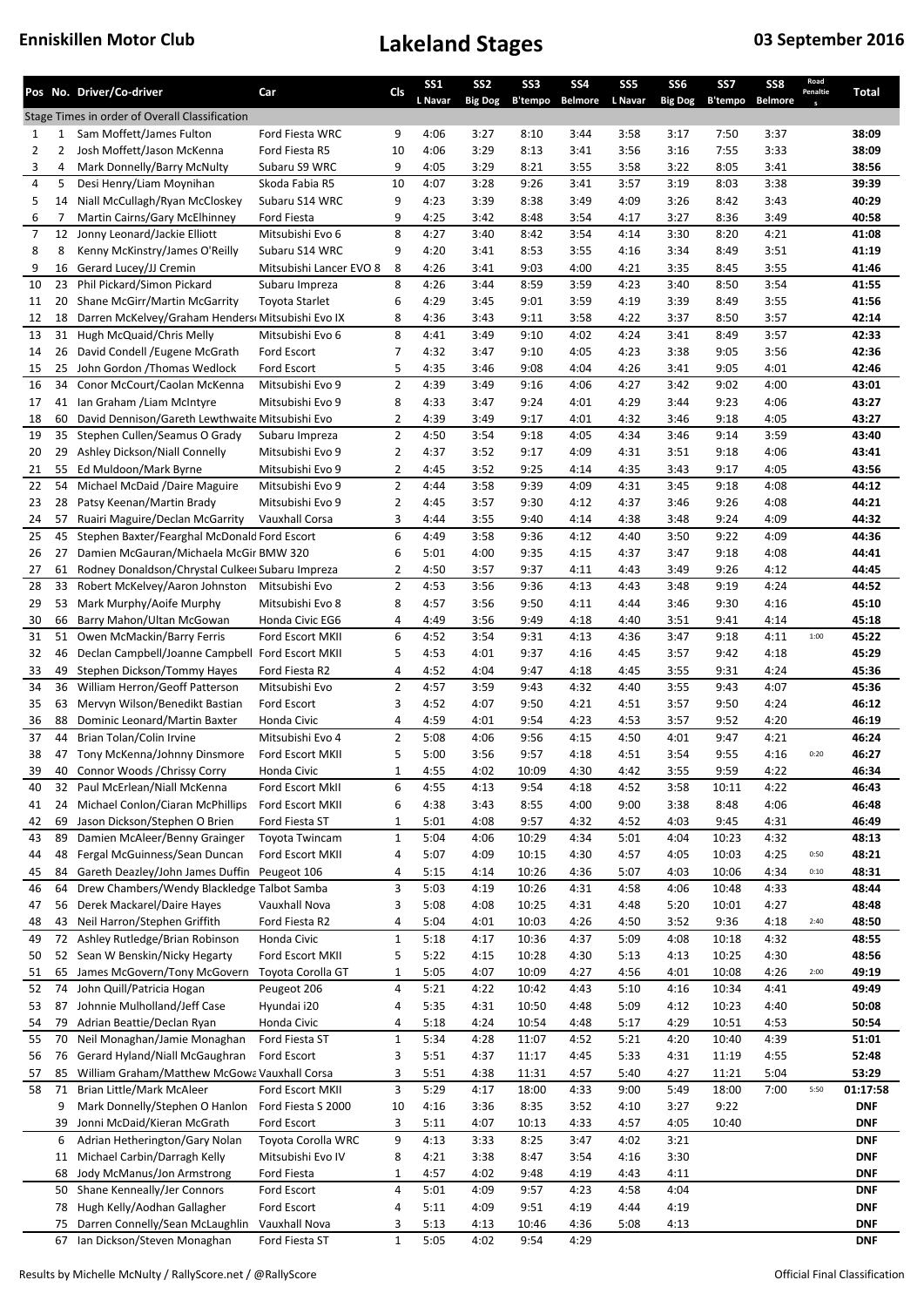|    | Pos No. Driver/Co-driver                                   | Car                  | <b>CIs</b>     | <b>SS1</b><br>L Navar | SS <sub>2</sub><br><b>Big Dog</b> | SS <sub>3</sub><br>B'tempo | SS <sub>4</sub><br><b>Belmore</b> | SS <sub>5</sub><br>L Navar | SS <sub>6</sub><br><b>Big Dog</b> | SS7<br><b>B'tempo</b> | SS8<br><b>Belmore</b> | Road<br>Penaltie<br>$\mathbf{s}$ | <b>Total</b> |
|----|------------------------------------------------------------|----------------------|----------------|-----------------------|-----------------------------------|----------------------------|-----------------------------------|----------------------------|-----------------------------------|-----------------------|-----------------------|----------------------------------|--------------|
|    | Stage Times in order of Overall Classification (continued) |                      |                |                       |                                   |                            |                                   |                            |                                   |                       |                       |                                  |              |
| 77 | Colm Kearns/Terence McCabe                                 | Ford Escort          | 3              | 5:00                  | 4:04                              | 10:06                      | 4:28                              |                            |                                   |                       |                       |                                  | <b>DNF</b>   |
| 37 | Raymond Johnston/Marc Johnston Ford Escort RS1800          |                      | 12             | 4:36                  | 3:48                              | 16:20                      | 4:50                              |                            |                                   |                       |                       |                                  | <b>DNF</b>   |
| 62 | Stewart McClean/Jonny Holdsworth Vauxhall Nova WRC         |                      | 4              | 4:52                  | 4:01                              | 18:00                      | 4:27                              |                            |                                   |                       |                       |                                  | <b>DNF</b>   |
| 10 | Patrick O'Brien/Aine McGuigan                              | Mitsubishi Evo 9     | 8              | 4:19                  | 3:35                              | 8:28                       |                                   |                            |                                   |                       |                       |                                  | <b>DNF</b>   |
| 17 | Niall Henry/John Rowan                                     | Mitsubishi Evo 10    | 8              | 4:44                  | 3:41                              | 10:33                      |                                   |                            |                                   |                       |                       |                                  | <b>DNF</b>   |
| 59 | Nigel Hodgins/Niall McGrath                                | Subaru Impreza       | $\overline{2}$ | 5:06                  | 4:06                              | 10:16                      |                                   |                            |                                   |                       |                       |                                  | <b>DNF</b>   |
| 15 | Cathan McCourt/Brian Hoy                                   | Mitsubishi Evo       | 8              | 4:21                  | 3:38                              |                            |                                   |                            |                                   |                       |                       |                                  | <b>DNF</b>   |
| 82 | Damien McVey/Timothy Duggan                                | Ford Escort          | 4              | 5:16                  | 4:12                              |                            |                                   |                            |                                   |                       |                       |                                  | <b>DNF</b>   |
| 83 | Anthony Masterson/Tommy Clintor Ford Escort MKII           |                      | 3              | 5:40                  | 4:35                              |                            |                                   |                            |                                   |                       |                       |                                  | <b>DNF</b>   |
| 86 | James Driver/Megan Conway                                  | Ford Ka              | 4              | 5:00                  | 7:00                              |                            |                                   |                            |                                   |                       |                       |                                  | <b>DNF</b>   |
| 73 | Niall O'Sullivan/PA Harding                                | Citroen C2           | 3              | 5:01                  | 4:04                              |                            |                                   |                            |                                   |                       |                       |                                  | <b>DNF</b>   |
| 21 | David Crossen/Chris McSherry                               | Ford Escort          | 6              |                       |                                   |                            |                                   |                            |                                   |                       |                       |                                  | <b>DNF</b>   |
| 22 | Mickey McGillin/Paddy Crudden                              | Mitsubishi Evo 9     | 8              |                       |                                   |                            |                                   |                            |                                   |                       |                       |                                  | <b>DNF</b>   |
| 38 | Paul McCann/Paddy Plunkett                                 | Ford Escort Cosworth | 8              |                       |                                   |                            |                                   |                            |                                   |                       |                       |                                  | <b>DNF</b>   |
|    |                                                            |                      |                |                       |                                   |                            |                                   |                            |                                   |                       |                       |                                  |              |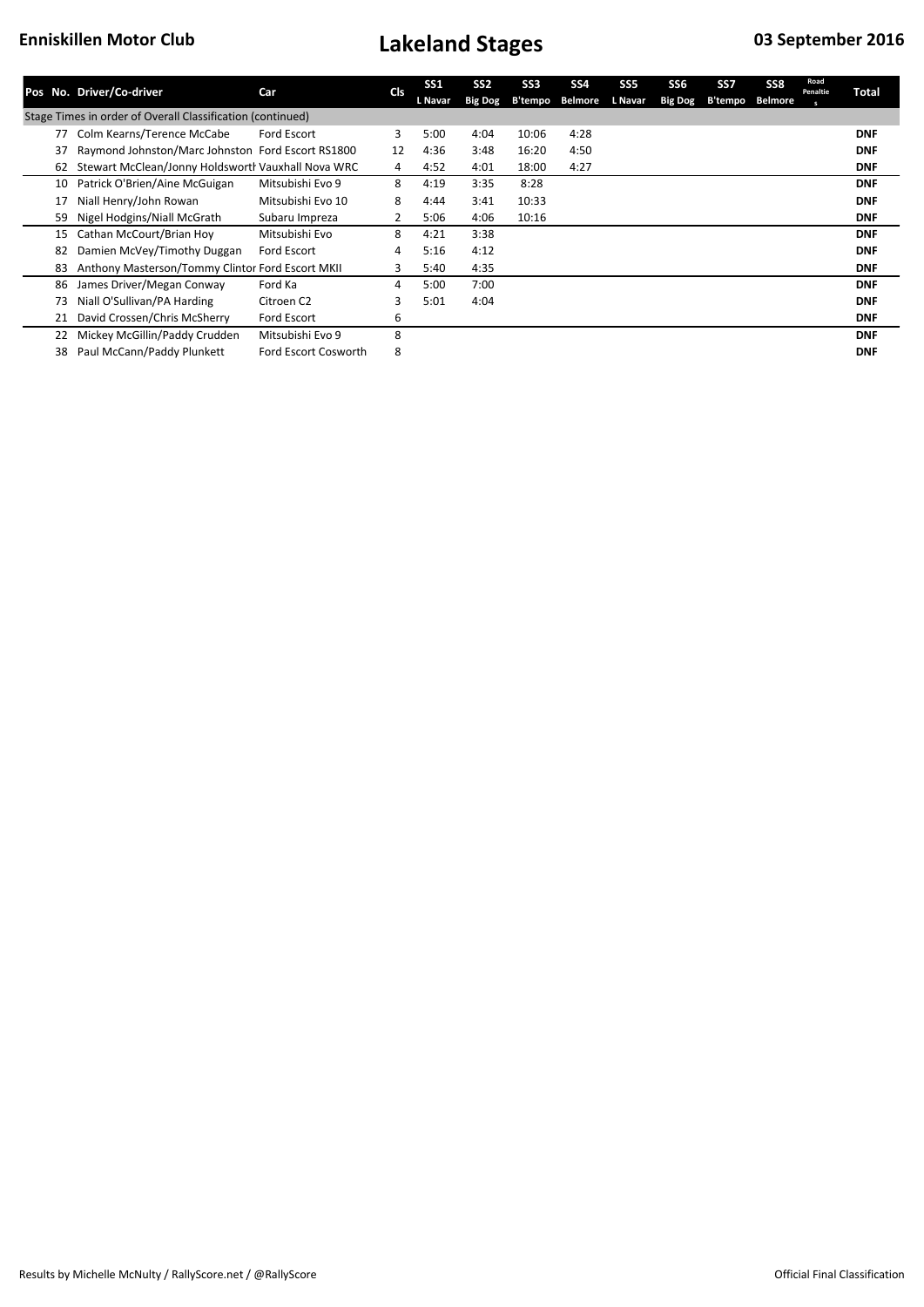|                |          | Pos No. Driver/Co-driver                                                                                            | Car                                | Cls                              | <b>SS1</b><br>L Navar | SS <sub>2</sub><br><b>Big Dog</b> | SS <sub>3</sub><br><b>B'tempo</b> | <b>SS4</b><br>Belmore | SS <sub>5</sub><br>L Navar | SS <sub>6</sub><br><b>Big Dog</b> | SS7<br><b>B'tempo</b> | SS <sub>8</sub><br><b>Belmore</b> | Road<br>Penaltie<br>s | Total                    |
|----------------|----------|---------------------------------------------------------------------------------------------------------------------|------------------------------------|----------------------------------|-----------------------|-----------------------------------|-----------------------------------|-----------------------|----------------------------|-----------------------------------|-----------------------|-----------------------------------|-----------------------|--------------------------|
| Class 1        |          | Group N cars up to and including 2000cc                                                                             |                                    |                                  |                       |                                   |                                   |                       |                            |                                   |                       |                                   |                       |                          |
| $\mathbf{1}$   | 40       | Connor Woods / Chrissy Corry                                                                                        | Honda Civic                        | 1                                | 4:55                  | 4:02                              | 10:09                             | 4:30                  | 4:42                       | 3:55                              | 9:59                  | 4:22                              |                       | 46:34                    |
| $\overline{2}$ | 69       | Jason Dickson/Stephen O Brien                                                                                       | Ford Fiesta ST                     | $\mathbf{1}$                     | 5:01                  | 4:08                              | 9:57                              | 4:32                  | 4:52                       | 4:03                              | 9:45                  | 4:31                              |                       | 46:49                    |
| 3              | 89       | Damien McAleer/Benny Grainger                                                                                       | Toyota Twincam                     | $\mathbf{1}$                     | 5:04                  | 4:06                              | 10:29                             | 4:34                  | 5:01                       | 4:04                              | 10:23                 | 4:32                              |                       | 48:13                    |
| 4              | 72       | Ashley Rutledge/Brian Robinson                                                                                      | Honda Civic                        | $\mathbf{1}$                     | 5:18                  | 4:17                              | 10:36                             | 4:37                  | 5:09                       | 4:08                              | 10:18                 | 4:32                              |                       | 48:55                    |
| 5              | 65       | James McGovern/Tony McGovern                                                                                        | Toyota Corolla GT                  | $\mathbf{1}$                     | 5:05                  | 4:07                              | 10:09                             | 4:27                  | 4:56                       | 4:01                              | 10:08                 | 4:26                              | 2:00                  | 49:19                    |
| 6              | 70<br>68 | Neil Monaghan/Jamie Monaghan<br>Jody McManus/Jon Armstrong                                                          | Ford Fiesta ST<br>Ford Fiesta      | $\mathbf{1}$<br>$\mathbf{1}$     | 5:34<br>4:57          | 4:28<br>4:02                      | 11:07<br>9:48                     | 4:52<br>4:19          | 5:21<br>4:43               | 4:20<br>4:11                      | 10:40                 | 4:39                              |                       | 51:01<br><b>DNF</b>      |
|                | 67       | Ian Dickson/Steven Monaghan                                                                                         | Ford Fiesta ST                     | $\mathbf{1}$                     | 5:05                  | 4:02                              | 9:54                              | 4:29                  |                            |                                   |                       |                                   |                       | <b>DNF</b>               |
|                |          |                                                                                                                     |                                    |                                  |                       |                                   |                                   |                       |                            |                                   |                       |                                   |                       |                          |
| Class 2        |          | Group N cars over 2000cc                                                                                            |                                    |                                  |                       |                                   |                                   |                       |                            |                                   |                       |                                   |                       |                          |
| $\mathbf{1}$   | 34       | Conor McCourt/Caolan McKenna                                                                                        | Mitsubishi Evo 9                   | 2                                | 4:39                  | 3:49                              | 9:16                              | 4:06                  | 4:27                       | 3:42                              | 9:02                  | 4:00                              |                       | 43:01                    |
| $\overline{2}$ | 60       | David Dennison/Gareth Lewthwaite Mitsubishi Evo                                                                     |                                    | $\overline{2}$                   | 4:39                  | 3:49                              | 9:17                              | 4:01                  | 4:32                       | 3:46                              | 9:18                  | 4:05                              |                       | 43:27                    |
| 3              | 35       | Stephen Cullen/Seamus O Grady                                                                                       | Subaru Impreza                     | $\overline{2}$                   | 4:50                  | 3:54                              | 9:18                              | 4:05                  | 4:34                       | 3:46                              | 9:14                  | 3:59                              |                       | 43:40                    |
| 4              | 29       | Ashley Dickson/Niall Connelly                                                                                       | Mitsubishi Evo 9                   | $\overline{2}$                   | 4:37                  | 3:52                              | 9:17                              | 4:09                  | 4:31                       | 3:51                              | 9:18                  | 4:06                              |                       | 43:41                    |
| 5              | 55       | Ed Muldoon/Mark Byrne                                                                                               | Mitsubishi Evo 9                   | $\overline{2}$                   | 4:45                  | 3:52                              | 9:25                              | 4:14                  | 4:35                       | 3:43                              | 9:17                  | 4:05                              |                       | 43:56                    |
| 6              | 54       | Michael McDaid /Daire Maguire                                                                                       | Mitsubishi Evo 9                   | $\overline{2}$                   | 4:44                  | 3:58                              | 9:39                              | 4:09                  | 4:31                       | 3:45                              | 9:18                  | 4:08                              |                       | 44:12                    |
| 7              | 28       | Patsy Keenan/Martin Brady                                                                                           | Mitsubishi Evo 9                   | $\overline{2}$                   | 4:45                  | 3:57                              | 9:30                              | 4:12                  | 4:37                       | 3:46                              | 9:26                  | 4:08                              |                       | 44:21                    |
| 8              | 61       | Rodney Donaldson/Chrystal Culkee Subaru Impreza                                                                     |                                    | $\overline{2}$                   | 4:50                  | 3:57                              | 9:37                              | 4:11                  | 4:43                       | 3:49                              | 9:26                  | 4:12                              |                       | 44:45                    |
| 9              | 33       | Robert McKelvey/Aaron Johnston                                                                                      | Mitsubishi Evo                     | $\overline{2}$                   | 4:53                  | 3:56                              | 9:36                              | 4:13                  | 4:43                       | 3:48                              | 9:19                  | 4:24                              |                       | 44:52                    |
| 10             | 36       | William Herron/Geoff Patterson<br>Brian Tolan/Colin Irvine                                                          | Mitsubishi Evo                     | $\overline{2}$<br>$\overline{2}$ | 4:57                  | 3:59                              | 9:43                              | 4:32                  | 4:40                       | 3:55                              | 9:43                  | 4:07<br>4:21                      |                       | 45:36                    |
| 11             | 44<br>59 | Nigel Hodgins/Niall McGrath                                                                                         | Mitsubishi Evo 4<br>Subaru Impreza | $\overline{2}$                   | 5:08<br>5:06          | 4:06<br>4:06                      | 9:56<br>10:16                     | 4:15                  | 4:50                       | 4:01                              | 9:47                  |                                   |                       | 46:24<br><b>DNF</b>      |
|                |          |                                                                                                                     |                                    |                                  |                       |                                   |                                   |                       |                            |                                   |                       |                                   |                       |                          |
| Class 3        |          | Cars up to and including 1450cc and from 1451cc to 1650cc with up to two valves per cylinder - Two wheel drive only |                                    |                                  |                       |                                   |                                   |                       |                            |                                   |                       |                                   |                       |                          |
| $\mathbf{1}$   | 57       | Ruairi Maguire/Declan McGarrity                                                                                     | Vauxhall Corsa                     | 3                                | 4:44                  | 3:55                              | 9:40                              | 4:14                  | 4:38                       | 3:48                              | 9:24                  | 4:09                              |                       | 44:32                    |
| 2              | 63       | Mervyn Wilson/Benedikt Bastian                                                                                      | Ford Escort                        | 3                                | 4:52                  | 4:07                              | 9:50                              | 4:21                  | 4:51                       | 3:57                              | 9:50                  | 4:24                              |                       | 46:12                    |
| 3              | 64       | Drew Chambers/Wendy Blackledge Talbot Samba                                                                         |                                    | 3                                | 5:03                  | 4:19                              | 10:26                             | 4:31                  | 4:58                       | 4:06                              | 10:48                 | 4:33                              |                       | 48:44                    |
| 4              | 56       | Derek Mackarel/Daire Hayes                                                                                          | Vauxhall Nova                      | 3                                | 5:08                  | 4:08                              | 10:25                             | 4:31                  | 4:48                       | 5:20                              | 10:01                 | 4:27                              |                       | 48:48                    |
| 5              | 76       | Gerard Hyland/Niall McGaughran                                                                                      | Ford Escort                        | 3                                | 5:51                  | 4:37                              | 11:17                             | 4:45                  | 5:33                       | 4:31                              | 11:19                 | 4:55                              |                       | 52:48                    |
| 6              | 85       | William Graham/Matthew McGowa Vauxhall Corsa                                                                        |                                    | 3                                | 5:51                  | 4:38                              | 11:31                             | 4:57                  | 5:40                       | 4:27                              | 11:21                 | 5:04                              |                       | 53:29                    |
| $\overline{7}$ | 71       | Brian Little/Mark McAleer                                                                                           | Ford Escort MKII                   | 3                                | 5:29                  | 4:17                              | 18:00                             | 4:33                  | 9:00                       | 5:49                              | 18:00                 | 7:00                              | 5:50                  | 1:17:58                  |
|                | 39       | Jonni McDaid/Kieran McGrath                                                                                         | Ford Escort                        | 3                                | 5:11                  | 4:07                              | 10:13                             | 4:33                  | 4:57                       | 4:05                              | 10:40                 |                                   |                       | <b>DNF</b>               |
|                | 75       | Darren Connelly/Sean McLaughlin                                                                                     | Vauxhall Nova                      | 3                                | 5:13                  | 4:13                              | 10:46                             | 4:36                  | 5:08                       | 4:13                              |                       |                                   |                       | <b>DNF</b>               |
|                | 77       | Colm Kearns/Terence McCabe                                                                                          | Ford Escort                        | 3                                | 5:00                  | 4:04                              | 10:06                             | 4:28                  |                            |                                   |                       |                                   |                       | <b>DNF</b>               |
|                | 83       | Anthony Masterson/Tommy Clintor Ford Escort MKII                                                                    |                                    | 3                                | 5:40                  | 4:35                              |                                   |                       |                            |                                   |                       |                                   |                       | <b>DNF</b>               |
|                | 73       | Niall O'Sullivan/PA Harding                                                                                         | Citroen C2                         | 3                                | 5:01                  | 4:04                              |                                   |                       |                            |                                   |                       |                                   |                       | <b>DNF</b>               |
| Class 4        |          | Cars from 1451cc to 1650cc with more than two valves per cylinder - Two wheel drive only                            |                                    |                                  |                       |                                   |                                   |                       |                            |                                   |                       |                                   |                       |                          |
|                |          | 66 Barry Mahon/Ultan McGowan                                                                                        | Honda Civic EG6                    | 4                                | 4:49                  | 3:56                              | 9:49                              | 4:18                  | 4:40                       | 3:51                              | 9:41                  | 4:14                              |                       | 45:18                    |
| 2              | 49       | Stephen Dickson/Tommy Hayes                                                                                         | Ford Fiesta R2                     | 4                                | 4:52                  | 4:04                              | 9:47                              | 4:18                  | 4:45                       | 3:55                              | 9:31                  | 4:24                              |                       | 45:36                    |
| 3              | 88       | Dominic Leonard/Martin Baxter                                                                                       | Honda Civic                        | 4                                | 4:59                  | 4:01                              | 9:54                              | 4:23                  | 4:53                       | 3:57                              | 9:52                  | 4:20                              |                       | 46:19                    |
| 4              | 48       | Fergal McGuinness/Sean Duncan                                                                                       | Ford Escort MKII                   | 4                                | 5:07                  | 4:09                              | 10:15                             | 4:30                  | 4:57                       | 4:05                              | 10:03                 | 4:25                              | 0:50                  | 48:21                    |
| 5              | 84       | Gareth Deazley/John James Duffin                                                                                    | Peugeot 106                        | 4                                | 5:15                  | 4:14                              | 10:26                             | 4:36                  | 5:07                       | 4:03                              | 10:06                 | 4:34                              | 0:10                  | 48:31                    |
| 6              | 43       | Neil Harron/Stephen Griffith                                                                                        | Ford Fiesta R2                     | 4                                | 5:04                  | 4:01                              | 10:03                             | 4:26                  | 4:50                       | 3:52                              | 9:36                  | 4:18                              | 2:40                  | 48:50                    |
| 7              | 74       | John Quill/Patricia Hogan                                                                                           | Peugeot 206                        | 4                                | 5:21                  | 4:22                              | 10:42                             | 4:43                  | 5:10                       | 4:16                              | 10:34                 | 4:41                              |                       | 49:49                    |
| 8              | 87       | Johnnie Mulholland/Jeff Case                                                                                        | Hyundai i20                        | 4                                | 5:35                  | 4:31                              | 10:50                             | 4:48                  | 5:09                       | 4:12                              | 10:23                 | 4:40                              |                       | 50:08                    |
| 9              | 79       | Adrian Beattie/Declan Ryan                                                                                          | Honda Civic                        | 4                                | 5:18                  | 4:24                              | 10:54                             | 4:48                  | 5:17                       | 4:29                              | 10:51                 | 4:53                              |                       | 50:54                    |
|                | 50       | Shane Kenneally/Jer Connors                                                                                         | Ford Escort                        | 4                                | 5:01                  | 4:09                              | 9:57                              | 4:23                  | 4:58                       | 4:04                              |                       |                                   |                       | <b>DNF</b>               |
|                | 78       | Hugh Kelly/Aodhan Gallagher                                                                                         | Ford Escort                        | 4                                | 5:11                  | 4:09                              | 9:51                              | 4:19                  | 4:44                       | 4:19                              |                       |                                   |                       | <b>DNF</b>               |
|                | 62       | Stewart McClean/Jonny Holdsworth Vauxhall Nova WRC                                                                  |                                    | 4                                | 4:52                  | 4:01                              | 18:00                             | 4:27                  |                            |                                   |                       |                                   |                       | <b>DNF</b>               |
|                | 82<br>86 | Damien McVey/Timothy Duggan<br>James Driver/Megan Conway                                                            | Ford Escort<br>Ford Ka             | 4<br>4                           | 5:16<br>5:00          | 4:12<br>7:00                      |                                   |                       |                            |                                   |                       |                                   |                       | <b>DNF</b><br><b>DNF</b> |
|                |          |                                                                                                                     |                                    |                                  |                       |                                   |                                   |                       |                            |                                   |                       |                                   |                       |                          |
| Class 5        |          | Cars from 1651cc to 2100cc with up to two valves per cylinder - Two wheel drive only                                |                                    |                                  |                       |                                   |                                   |                       |                            |                                   |                       |                                   |                       |                          |
| $\mathbf{1}$   | 25       | John Gordon / Thomas Wedlock                                                                                        | Ford Escort                        | 5                                | 4:35                  | 3:46                              | 9:08                              | 4:04                  | 4:26                       | 3:41                              | 9:05                  | 4:01                              |                       | 42:46                    |
| 2              | 46       | Declan Campbell/Joanne Campbell Ford Escort MKII                                                                    |                                    | 5                                | 4:53                  | 4:01                              | 9:37                              | 4:16                  | 4:45                       | 3:57                              | 9:42                  | 4:18                              |                       | 45:29                    |
| 3              | 47       | Tony McKenna/Johnny Dinsmore                                                                                        | Ford Escort MKII                   | 5                                | 5:00                  | 3:56                              | 9:57                              | 4:18                  | 4:51                       | 3:54                              | 9:55                  | 4:16                              | 0:20                  | 46:27                    |
| 4              |          | 52 Sean W Benskin/Nicky Hegarty                                                                                     | Ford Escort MKII                   | 5                                | 5:22                  | 4:15                              | 10:28                             | 4:30                  | 5:13                       | 4:13                              | 10:25                 | 4:30                              |                       | 48:56                    |
|                |          |                                                                                                                     |                                    |                                  |                       |                                   |                                   |                       |                            |                                   |                       |                                   |                       |                          |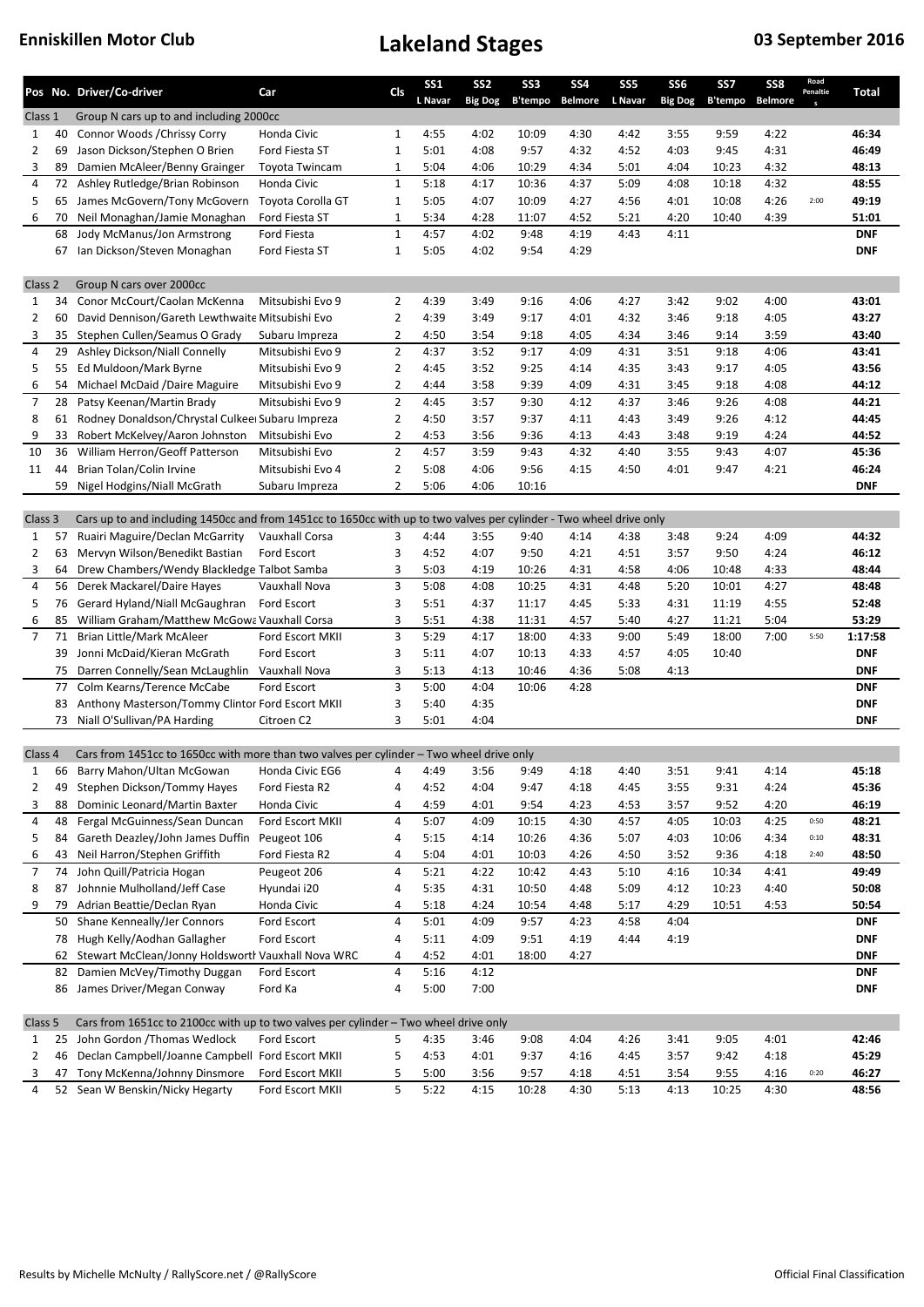|                    |                | Pos No. Driver/Co-driver                                                                 | Car                     | <b>CIs</b>     | <b>SS1</b> | SS <sub>2</sub> | SS <sub>3</sub> | <b>SS4</b>     | SS <sub>5</sub> | SS <sub>6</sub> | SS <sub>7</sub> | SS8            | Penaltie | <b>Total</b> |
|--------------------|----------------|------------------------------------------------------------------------------------------|-------------------------|----------------|------------|-----------------|-----------------|----------------|-----------------|-----------------|-----------------|----------------|----------|--------------|
|                    |                |                                                                                          |                         |                | L Navar    | <b>Big Dog</b>  | B'tempo         | <b>Belmore</b> | L Navar         | <b>Big Dog</b>  | <b>B'tempo</b>  | <b>Belmore</b> |          |              |
| Class <sub>6</sub> |                | Cars from 1651cc to 2100cc with more than two valves per cylinder - Two wheel drive only |                         |                |            |                 |                 |                |                 |                 |                 |                |          |              |
| $\mathbf{1}$       | 20             | Shane McGirr/Martin McGarrity                                                            | <b>Toyota Starlet</b>   | 6              | 4:29       | 3:45            | 9:01            | 3:59           | 4:19            | 3:39            | 8:49            | 3:55           |          | 41:56        |
| 2                  | 45             | Stephen Baxter/Fearghal McDonald Ford Escort                                             |                         | 6              | 4:49       | 3:58            | 9:36            | 4:12           | 4:40            | 3:50            | 9:22            | 4:09           |          | 44:36        |
| 3                  | 27             | Damien McGauran/Michaela McGir BMW 320                                                   |                         | 6              | 5:01       | 4:00            | 9:35            | 4:15           | 4:37            | 3:47            | 9:18            | 4:08           |          | 44:41        |
| 4                  | 51             | Owen McMackin/Barry Ferris                                                               | Ford Escort MKII        | 6              | 4:52       | 3:54            | 9:31            | 4:13           | 4:36            | 3:47            | 9:18            | 4:11           | 1:00     | 45:22        |
| 5                  | 32             | Paul McErlean/Niall McKenna                                                              | <b>Ford Escort MkII</b> | 6              | 4:55       | 4:13            | 9:54            | 4:18           | 4:52            | 3:58            | 10:11           | 4:22           |          | 46:43        |
| 6                  | 24             | Michael Conlon/Ciaran McPhillips                                                         | Ford Escort MKII        | 6              | 4:38       | 3:43            | 8:55            | 4:00           | 9:00            | 3:38            | 8:48            | 4:06           |          | 46:48        |
|                    |                | 21 David Crossen/Chris McSherry                                                          | Ford Escort             | 6              |            |                 |                 |                |                 |                 |                 |                |          | <b>DNF</b>   |
|                    |                |                                                                                          |                         |                |            |                 |                 |                |                 |                 |                 |                |          |              |
| Class <sub>7</sub> |                | Cars over 2100cc - Two wheel drive only                                                  |                         |                |            |                 |                 |                |                 |                 |                 |                |          |              |
| $\mathbf{1}$       | 26             | David Condell / Eugene McGrath                                                           | Ford Escort             | $\overline{7}$ | 4:32       | 3:47            | 9:10            | 4:05           | 4:23            | 3:38            | 9:05            | 3:56           |          | 42:36        |
|                    |                |                                                                                          |                         |                |            |                 |                 |                |                 |                 |                 |                |          |              |
| Class 8            |                | Any Four Wheel Drive cars not classified in Class 9 or 10                                |                         |                |            |                 |                 |                |                 |                 |                 |                |          |              |
| $\mathbf{1}$       | 12             | Jonny Leonard/Jackie Elliott                                                             | Mitsubishi Evo 6        | 8              | 4:27       | 3:40            | 8:42            | 3:54           | 4:14            | 3:30            | 8:20            | 4:21           |          | 41:08        |
| $\overline{2}$     | 16             | Gerard Lucey/JJ Cremin                                                                   | Mitsubishi Lancer EVO 8 | 8              | 4:26       | 3:41            | 9:03            | 4:00           | 4:21            | 3:35            | 8:45            | 3:55           |          | 41:46        |
| 3                  | 23             | Phil Pickard/Simon Pickard                                                               | Subaru Impreza          | 8              | 4:26       | 3:44            | 8:59            | 3:59           | 4:23            | 3:40            | 8:50            | 3:54           |          | 41:55        |
| $\overline{4}$     | 18             | Darren McKelvey/Graham Henders Mitsubishi Evo IX                                         |                         | 8              | 4:36       | 3:43            | 9:11            | 3:58           | 4:22            | 3:37            | 8:50            | 3:57           |          | 42:14        |
| 5                  | 31             | Hugh McQuaid/Chris Melly                                                                 | Mitsubishi Evo 6        | 8              | 4:41       | 3:49            | 9:10            | 4:02           | 4:24            | 3:41            | 8:49            | 3:57           |          | 42:33        |
| 6                  | 41             | Ian Graham / Liam McIntyre                                                               | Mitsubishi Evo 9        | 8              | 4:33       | 3:47            | 9:24            | 4:01           | 4:29            | 3:44            | 9:23            | 4:06           |          | 43:27        |
| $\overline{7}$     | 53             | Mark Murphy/Aoife Murphy                                                                 | Mitsubishi Evo 8        | 8              | 4:57       | 3:56            | 9:50            | 4:11           | 4:44            | 3:46            | 9:30            | 4:16           |          | 45:10        |
|                    | 11             | Michael Carbin/Darragh Kelly                                                             | Mitsubishi Evo IV       | 8              | 4:21       | 3:38            | 8:47            | 3:54           | 4:16            | 3:30            |                 |                |          | <b>DNF</b>   |
|                    | 10             | Patrick O'Brien/Aine McGuigan                                                            | Mitsubishi Evo 9        | 8              | 4:19       | 3:35            | 8:28            |                |                 |                 |                 |                |          | <b>DNF</b>   |
|                    | 17             | Niall Henry/John Rowan                                                                   | Mitsubishi Evo 10       | 8              | 4:44       | 3:41            | 10:33           |                |                 |                 |                 |                |          | <b>DNF</b>   |
|                    | 15             | Cathan McCourt/Brian Hoy                                                                 | Mitsubishi Evo          | 8              | 4:21       | 3:38            |                 |                |                 |                 |                 |                |          | <b>DNF</b>   |
|                    | 22             | Mickey McGillin/Paddy Crudden                                                            | Mitsubishi Evo 9        | 8              |            |                 |                 |                |                 |                 |                 |                |          | <b>DNF</b>   |
|                    | 38             | Paul McCann/Paddy Plunkett                                                               | Ford Escort Cosworth    | 8              |            |                 |                 |                |                 |                 |                 |                |          | <b>DNF</b>   |
|                    |                |                                                                                          |                         |                |            |                 |                 |                |                 |                 |                 |                |          |              |
| Class 9            |                | All current and previously homologated WRC Cars                                          |                         |                |            |                 |                 |                |                 |                 |                 |                |          |              |
| $\mathbf{1}$       | $\mathbf{1}$   | Sam Moffett/James Fulton                                                                 | Ford Fiesta WRC         | 9              | 4:06       | 3:27            | 8:10            | 3:44           | 3:58            | 3:17            | 7:50            | 3:37           |          | 38:09        |
| $\overline{2}$     | 4              | Mark Donnelly/Barry McNulty                                                              | Subaru S9 WRC           | 9              | 4:05       | 3:29            | 8:21            | 3:55           | 3:58            | 3:22            | 8:05            | 3:41           |          | 38:56        |
| 3                  | 14             | Niall McCullagh/Ryan McCloskey                                                           | Subaru S14 WRC          | 9              | 4:23       | 3:39            | 8:38            | 3:49           | 4:09            | 3:26            | 8:42            | 3:43           |          | 40:29        |
| $\overline{4}$     | $\overline{7}$ | Martin Cairns/Gary McElhinney                                                            | Ford Fiesta             | 9              | 4:25       | 3:42            | 8:48            | 3:54           | 4:17            | 3:27            | 8:36            | 3:49           |          | 40:58        |
| 5                  | 8              | Kenny McKinstry/James O'Reilly                                                           | Subaru S14 WRC          | 9              | 4:20       | 3:41            | 8:53            | 3:55           | 4:16            | 3:34            | 8:49            | 3:51           |          | 41:19        |
|                    | 6              | Adrian Hetherington/Gary Nolan                                                           | Toyota Corolla WRC      | 9              | 4:13       | 3:33            | 8:25            | 3:47           | 4:02            | 3:21            |                 |                |          | <b>DNF</b>   |
|                    |                |                                                                                          |                         |                |            |                 |                 |                |                 |                 |                 |                |          |              |
| Class 10           |                | S2000, R5 or R4 cars                                                                     |                         |                |            |                 |                 |                |                 |                 |                 |                |          |              |
| 1                  | $\overline{2}$ | Josh Moffett/Jason McKenna                                                               | Ford Fiesta R5          | 10             | 4:06       | 3:29            | 8:13            | 3:41           | 3:56            | 3:16            | 7:55            | 3:33           |          | 38:09        |
| $\overline{2}$     | 5              | Desi Henry/Liam Moynihan                                                                 | Skoda Fabia R5          | 10             | 4:07       | 3:28            | 9:26            | 3:41           | 3:57            | 3:19            | 8:03            | 3:38           |          | 39:39        |
|                    | 9              | Mark Donnelly/Stephen O Hanlon                                                           | Ford Fiesta S 2000      | 10             | 4:16       | 3:36            | 8:35            | 3:52           | 4:10            | 3:27            | 9:22            |                |          | <b>DNF</b>   |
|                    |                |                                                                                          |                         |                |            |                 |                 |                |                 |                 |                 |                |          |              |
| Class 12           |                | Historic Rally cars complying with FIA Appendix K                                        |                         |                |            |                 |                 |                |                 |                 |                 |                |          |              |
|                    |                | 37 Raymond Johnston/Marc Johnston Ford Escort RS1800                                     |                         | 12             | 4:36       | 3:48            | 16:20           | 4:50           |                 |                 |                 |                |          | <b>DNF</b>   |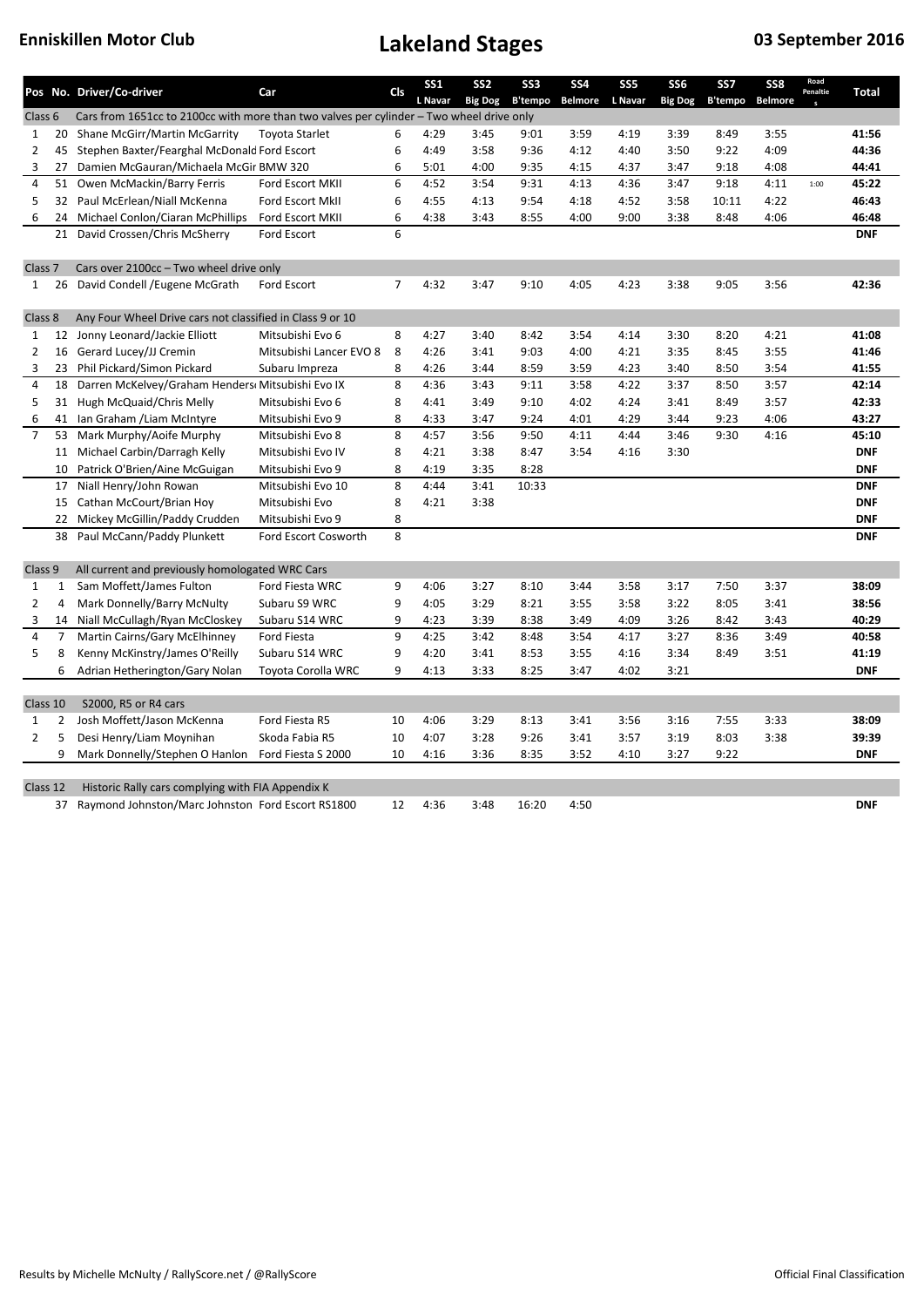|              |              | Pos No. Driver/Co-driver                                                        | Car                                       | <b>SS1</b><br>L Navar | SS <sub>2</sub><br><b>Big Dog</b> | SS <sub>3</sub><br>B'tempo | <b>SS4</b><br><b>Belmore</b> | SS <sub>5</sub><br>L Navar | SS <sub>6</sub><br><b>Big Dog</b> | SS7<br><b>B'tempo</b> | SS8<br><b>Belmore</b> |  |
|--------------|--------------|---------------------------------------------------------------------------------|-------------------------------------------|-----------------------|-----------------------------------|----------------------------|------------------------------|----------------------------|-----------------------------------|-----------------------|-----------------------|--|
|              |              | <b>Overall Positions for each Stage</b>                                         |                                           |                       |                                   |                            |                              |                            |                                   |                       |                       |  |
| $\mathbf{1}$ | $\mathbf{1}$ | Sam Moffett/James Fulton                                                        | Ford Fiesta WRC                           | 2                     | 1                                 | 1                          | 3                            | 3                          | 2                                 | 1                     | $\overline{2}$        |  |
| 2            | 2            | Josh Moffett/Jason McKenna                                                      | Ford Fiesta R5                            | $\overline{2}$        | 3                                 | $\overline{2}$             | $\mathbf 1$                  | $\mathbf 1$                | $1\,$                             | $\overline{2}$        | $\mathbf 1$           |  |
| 3            | 4            | Mark Donnelly/Barry McNulty                                                     | Subaru S9 WRC                             | 1                     | 3                                 | 3                          | 10                           | 3                          | 5                                 | 4                     | 4                     |  |
| 4            | 5            | Desi Henry/Liam Moynihan                                                        | Skoda Fabia R5                            | 4                     | $\overline{2}$                    | 26                         | $\mathbf{1}$                 | $\overline{2}$             | 3                                 | 3                     | 3                     |  |
| 5            | 14           | Niall McCullagh/Ryan McCloskey                                                  | Subaru S14 WRC                            | 11                    | 10                                | $\overline{7}$             | 5                            | 6                          | 6                                 | 7                     | 5                     |  |
| 6            | 7            | Martin Cairns/Gary McElhinney                                                   | Ford Fiesta                               | 12                    | 15                                | 10                         | 7                            | 11                         | 7                                 | 6                     | 6                     |  |
| 7            | 12           | Jonny Leonard/Jackie Elliott                                                    | Mitsubishi Evo 6                          | 15                    | 11                                | 8                          | $\overline{7}$               | 8                          | 9                                 | 5                     | 36                    |  |
| 8<br>9       | 8<br>16      | Kenny McKinstry/James O'Reilly<br>Gerard Lucey/JJ Cremin                        | Subaru S14 WRC<br>Mitsubishi Lancer EVO 8 | 8<br>13               | 12<br>12                          | 11<br>15                   | 10<br>15                     | 9<br>13                    | 11<br>12                          | 10<br>8               | 7<br>9                |  |
| 10           | 23           | Phil Pickard/Simon Pickard                                                      | Subaru Impreza                            | 13                    | 18                                | 13                         | 13                           | 15                         | 17                                | 13                    | 8                     |  |
| 11           | 20           | Shane McGirr/Martin McGarrity                                                   | <b>Toyota Starlet</b>                     | 16                    | 19                                | 14                         | 13                           | 12                         | 16                                | 10                    | 9                     |  |
| 12           | 18           | Darren McKelvey/Graham Henders Mitsubishi Evo IX                                |                                           | 20                    | 16                                | 19                         | 12                           | 14                         | 13                                | 13                    | 12                    |  |
| 13           | 31           | Hugh McQuaid/Chris Melly                                                        | Mitsubishi Evo 6                          | 26                    | 24                                | 17                         | 19                           | 17                         | 18                                | 10                    | 12                    |  |
| 14           | 26           | David Condell / Eugene McGrath                                                  | Ford Escort                               | 17                    | 21                                | 17                         | 21                           | 15                         | 14                                | 16                    | 11                    |  |
| 15           | 25           | John Gordon / Thomas Wedlock                                                    | Ford Escort                               | 19                    | 20                                | 16                         | 20                           | 18                         | 18                                | 16                    | 16                    |  |
| 16           | 34           | Conor McCourt/Caolan McKenna                                                    | Mitsubishi Evo 9                          | 24                    | 24                                | 20                         | 23                           | 19                         | 20                                | 15                    | 15                    |  |
| 17           | 41           | Ian Graham / Liam McIntyre                                                      | Mitsubishi Evo 9                          | 18                    | 21                                | 24                         | 17                           | 20                         | 22                                | 28                    | 19                    |  |
| 18           | 60           | David Dennison/Gareth Lewthwaite Mitsubishi Evo                                 |                                           | 24                    | 24                                | 21                         | 17                           | 23                         | 24                                | 20                    | 17                    |  |
| 19           | 35           | Stephen Cullen/Seamus O Grady                                                   | Subaru Impreza                            | 34                    | 29                                | 23                         | 21                           | 24                         | 24                                | 18                    | 14                    |  |
| 20<br>21     | 29<br>55     | Ashley Dickson/Niall Connelly<br>Ed Muldoon/Mark Byrne                          | Mitsubishi Evo 9<br>Mitsubishi Evo 9      | 22<br>30              | 27<br>27                          | 21<br>25                   | 24<br>32                     | 21<br>25                   | 34<br>21                          | 20<br>19              | 19<br>17              |  |
| 22           | 54           | Michael McDaid / Daire Maguire                                                  | Mitsubishi Evo 9                          | 27                    | 38                                | 34                         | 24                           | 21                         | 23                                | 20                    | 23                    |  |
| 23           | 28           | Patsy Keenan/Martin Brady                                                       | Mitsubishi Evo 9                          | 30                    | 36                                | 27                         | 28                           | 27                         | 24                                | 30                    | 23                    |  |
| 24           | 57           | Ruairi Maguire/Declan McGarrity                                                 | Vauxhall Corsa                            | 27                    | 31                                | 35                         | 32                           | 29                         | 30                                | 29                    | 26                    |  |
| 25           | 45           | Stephen Baxter/Fearghal McDonald Ford Escort                                    |                                           | 32                    | 38                                | 30                         | 28                           | 30                         | 33                                | 26                    | 26                    |  |
| 26           | 27           | Damien McGauran/Michaela McGir BMW 320                                          |                                           | 51                    | 41                                | 29                         | 34                           | 27                         | 28                                | 20                    | 23                    |  |
| 27           | 61           | Rodney Donaldson/Chrystal Culkeeı Subaru Impreza                                |                                           | 34                    | 36                                | 32                         | 26                           | 34                         | 32                                | 30                    | 29                    |  |
| 28           | 33           | Robert McKelvey/Aaron Johnston                                                  | Mitsubishi Evo                            | 40                    | 32                                | 30                         | 30                           | 34                         | 30                                | 25                    | 40                    |  |
| 29           | 53           | Mark Murphy/Aoife Murphy                                                        | Mitsubishi Evo 8                          | 44                    | 32                                | 40                         | 26                           | 37                         | 24                                | 32                    | 31                    |  |
| 30           | 66           | Barry Mahon/Ultan McGowan                                                       | Honda Civic EG6                           | 32                    | 32                                | 39                         | 37                           | 30                         | 34                                | 35                    | 30                    |  |
| 31           | 51           | Owen McMackin/Barry Ferris                                                      | Ford Escort MKII                          | 36                    | 29                                | 28                         | 30                           | 26                         | 28                                | 20                    | 28                    |  |
| 32           | 46<br>49     | Declan Campbell/Joanne Campbell Ford Escort MKII<br>Stephen Dickson/Tommy Hayes | Ford Fiesta R2                            | 40<br>36              | 42<br>49                          | 32<br>37                   | 36<br>37                     | 39<br>39                   | 41<br>38                          | 36<br>33              | 33<br>40              |  |
| 33<br>34     | 36           | William Herron/Geoff Patterson                                                  | Mitsubishi Evo                            | 44                    | 40                                | 36                         | 56                           | 30                         | 38                                | 37                    | 22                    |  |
| 35           | 63           | Mervyn Wilson/Benedikt Bastian                                                  | Ford Escort                               | 36                    | 55                                | 40                         | 43                           | 44                         | 41                                | 40                    | 40                    |  |
| 36           | 88           | Dominic Leonard/Martin Baxter                                                   | Honda Civic                               | 47                    | 42                                | 43                         | 44                           | 48                         | 41                                | 41                    | 35                    |  |
| 37           | 44           | Brian Tolan/Colin Irvine                                                        | Mitsubishi Evo 4                          | 62                    | 52                                | 46                         | 34                           | 42                         | 45                                | 39                    | 36                    |  |
| 38           |              | 47 Tony McKenna/Johnny Dinsmore                                                 | Ford Escort MKII                          | 48                    | 32                                | 47                         | 37                           | 44                         | 37                                | 42                    | 31                    |  |
| 39           | 40           | Connor Woods / Chrissy Corry                                                    | Honda Civic                               | 42                    | 46                                | 52                         | 51                           | 33                         | 38                                | 43                    | 38                    |  |
| 40           | 32           | Paul McErlean/Niall McKenna                                                     | Ford Escort MkII                          | 42                    | 64                                | 43                         | 37                           | 46                         | 44                                | 48                    | 38                    |  |
| 41           | 24           | Michael Conlon/Ciaran McPhillips                                                | Ford Escort MKII                          | 23                    | 16                                | 12                         | 15                           | 65                         | 14                                | 9                     | 19                    |  |
| 42           | 69           | Jason Dickson/Stephen O Brien                                                   | Ford Fiesta ST                            | 51                    | 58                                | 47                         | 56                           | 46                         | 47                                | 38                    | 47                    |  |
| 43           | 89           | Damien McAleer/Benny Grainger                                                   | Toyota Twincam                            | 56                    | 52                                | 61                         | 60                           | 54                         | 49                                | 50                    | 48                    |  |
| 44<br>45     | 48<br>84     | Fergal McGuinness/Sean Duncan<br>Gareth Deazley/John James Duffin               | Ford Escort MKII<br>Peugeot 106           | 61<br>67              | 60<br>66                          | 55<br>58                   | 51<br>61                     | 50<br>55                   | 51<br>47                          | 45<br>46              | 43<br>51              |  |
| 46           | 64           | Drew Chambers/Wendy Blackledge Talbot Samba                                     |                                           | 55                    | 70                                | 58                         | 54                           | 52                         | 53                                | 56                    | 50                    |  |
| 47           | 56           | Derek Mackarel/Daire Hayes                                                      | Vauxhall Nova                             | 62                    | 58                                | 57                         | 54                           | 41                         | 65                                | 44                    | 45                    |  |
| 48           | 43           | Neil Harron/Stephen Griffith                                                    | Ford Fiesta R2                            | 56                    | 42                                | 50                         | 46                           | 42                         | 36                                | 34                    | 33                    |  |
| 49           | 72           | Ashley Rutledge/Brian Robinson                                                  | Honda Civic                               | 69                    | 68                                | 63                         | 63                           | 57                         | 54                                | 49                    | 48                    |  |
| 50           | 52           | Sean W Benskin/Nicky Hegarty                                                    | Ford Escort MKII                          | 72                    | 67                                | 60                         | 51                           | 60                         | 57                                | 52                    | 46                    |  |
| 51           | 65           | James McGovern/Tony McGovern                                                    | Toyota Corolla GT                         | 58                    | 55                                | 52                         | 47                           | 49                         | 45                                | 47                    | 44                    |  |
| 52           | 74           | John Quill/Patricia Hogan                                                       | Peugeot 206                               | 71                    | 71                                | 64                         | 64                           | 59                         | 59                                | 53                    | 54                    |  |
| 53           | 87           | Johnnie Mulholland/Jeff Case                                                    | Hyundai i20                               | 75                    | 74                                | 66                         | 66                           | 57                         | 56                                | 50                    | 53                    |  |
| 54           | 79           | Adrian Beattie/Declan Ryan                                                      | Honda Civic                               | 69                    | 72                                | 67                         | 66                           | 61                         | 63                                | 57                    | 55                    |  |
| 55           | 70           | Neil Monaghan/Jamie Monaghan                                                    | Ford Fiesta ST<br>Ford Escort             | 74<br>77              | 73<br>76                          | 68                         | 69                           | 62                         | 61                                | 54                    | 52                    |  |
| 56           | 76<br>85     | Gerard Hyland/Niall McGaughran<br>William Graham/Matthew McGowa Vauxhall Corsa  |                                           | 77                    | 77                                | 69<br>70                   | 65<br>70                     | 63<br>64                   | 64<br>62                          | 58<br>59              | 56<br>57              |  |
| 57<br>58     | 71           | Brian Little/Mark McAleer                                                       | Ford Escort MKII                          | 73                    | 68                                | 72                         | 58                           | 65                         | 66                                | 60                    | 58                    |  |
|              | 9            | Mark Donnelly/Stephen O Hanlon                                                  | Ford Fiesta S 2000                        | 6                     | $\overline{7}$                    | 6                          | 6                            | 7                          | 7                                 | 26                    |                       |  |
|              | 39           | Jonni McDaid/Kieran McGrath                                                     | Ford Escort                               | 64                    | 55                                | 54                         | 58                           | 50                         | 51                                | 54                    |                       |  |
|              | 6            | Adrian Hetherington/Gary Nolan                                                  | Toyota Corolla WRC                        | 5                     | 5                                 | 4                          | 4                            | $\sf 5$                    | 4                                 |                       |                       |  |
|              | 11           | Michael Carbin/Darragh Kelly                                                    | Mitsubishi Evo IV                         | 9                     | 8                                 | 9                          | $\overline{7}$               | 9                          | 9                                 |                       |                       |  |
|              | 68           | Jody McManus/Jon Armstrong                                                      | Ford Fiesta                               | 44                    | 46                                | 38                         | 41                           | 34                         | 55                                |                       |                       |  |
|              | 50           | Shane Kenneally/Jer Connors                                                     | Ford Escort                               | 51                    | 60                                | 47                         | 44                           | 52                         | 49                                |                       |                       |  |
|              | 78           | Hugh Kelly/Aodhan Gallagher                                                     | Ford Escort                               | 64                    | 60                                | 42                         | 41                           | 37                         | 60                                |                       |                       |  |
|              | 75           | Darren Connelly/Sean McLaughlin                                                 | Vauxhall Nova                             | 66                    | 64                                | 65                         | 61                           | 56                         | 57                                |                       |                       |  |
|              | 67           | Ian Dickson/Steven Monaghan                                                     | Ford Fiesta ST                            | 58                    | 46                                | 43                         | 50                           |                            |                                   |                       |                       |  |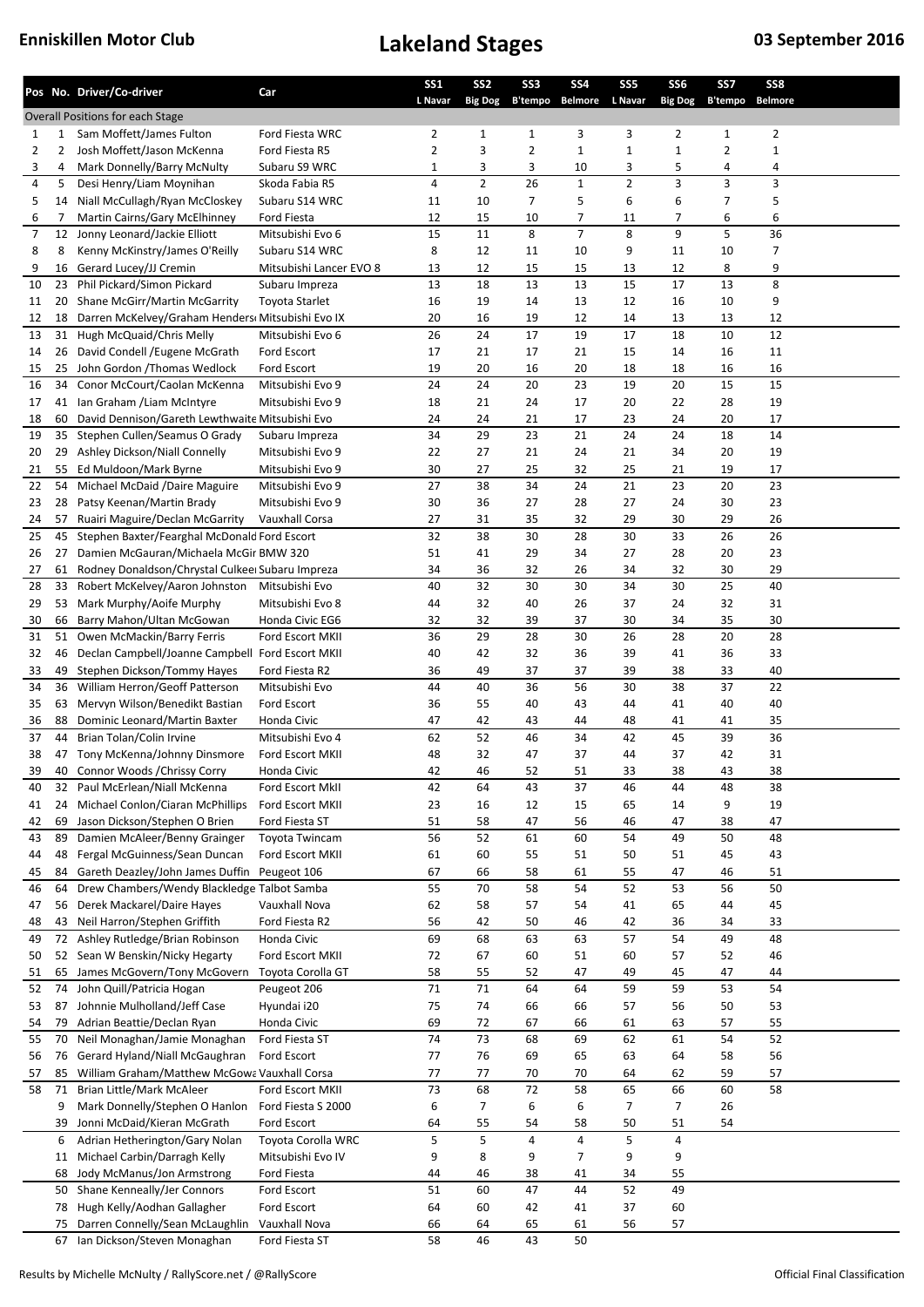|    | Pos No. Driver/Co-driver                              | Car                    | <b>SS1</b><br>L Navar | SS <sub>2</sub><br><b>Big Dog</b> | SS <sub>3</sub><br>B'tempo | SS <sub>4</sub><br><b>Belmore</b> | SS <sub>5</sub><br>L Navar | SS <sub>6</sub><br><b>Big Dog</b> | SS7<br>B'tempo | SS8<br><b>Belmore</b> |  |
|----|-------------------------------------------------------|------------------------|-----------------------|-----------------------------------|----------------------------|-----------------------------------|----------------------------|-----------------------------------|----------------|-----------------------|--|
|    | Overall Positions for each Stage (continued)          |                        |                       |                                   |                            |                                   |                            |                                   |                |                       |  |
| 77 | Colm Kearns/Terence McCabe                            | <b>Ford Escort</b>     | 48                    | 49                                | 51                         | 49                                |                            |                                   |                |                       |  |
| 37 | Raymond Johnston/Marc Johnston Ford Escort RS1800     |                        | 20                    | 23                                | 71                         | 68                                |                            |                                   |                |                       |  |
|    | 62 Stewart McClean/Jonny Holdsworth Vauxhall Nova WRC |                        | 36                    | 42                                | 72                         | 47                                |                            |                                   |                |                       |  |
| 10 | Patrick O'Brien/Aine McGuigan                         | Mitsubishi Evo 9       |                       | 6                                 |                            |                                   |                            |                                   |                |                       |  |
|    | Niall Henry/John Rowan                                | Mitsubishi Evo 10      | 27                    | 12                                | 62                         |                                   |                            |                                   |                |                       |  |
| 59 | Nigel Hodgins/Niall McGrath                           | Subaru Impreza         | 60                    | 52                                | 56                         |                                   |                            |                                   |                |                       |  |
| 15 | Cathan McCourt/Brian Hoy                              | Mitsubishi Evo         | 9                     | 8                                 |                            |                                   |                            |                                   |                |                       |  |
| 82 | Damien McVey/Timothy Duggan                           | <b>Ford Escort</b>     | 68                    | 63                                |                            |                                   |                            |                                   |                |                       |  |
| 83 | Anthony Masterson/Tommy Clintor Ford Escort MKII      |                        | 76                    | 75                                |                            |                                   |                            |                                   |                |                       |  |
| 86 | James Driver/Megan Conway                             | Ford Ka                | 48                    | 78                                |                            |                                   |                            |                                   |                |                       |  |
| 73 | Niall O'Sullivan/PA Harding                           | Citroen C <sub>2</sub> | 51                    | 49                                |                            |                                   |                            |                                   |                |                       |  |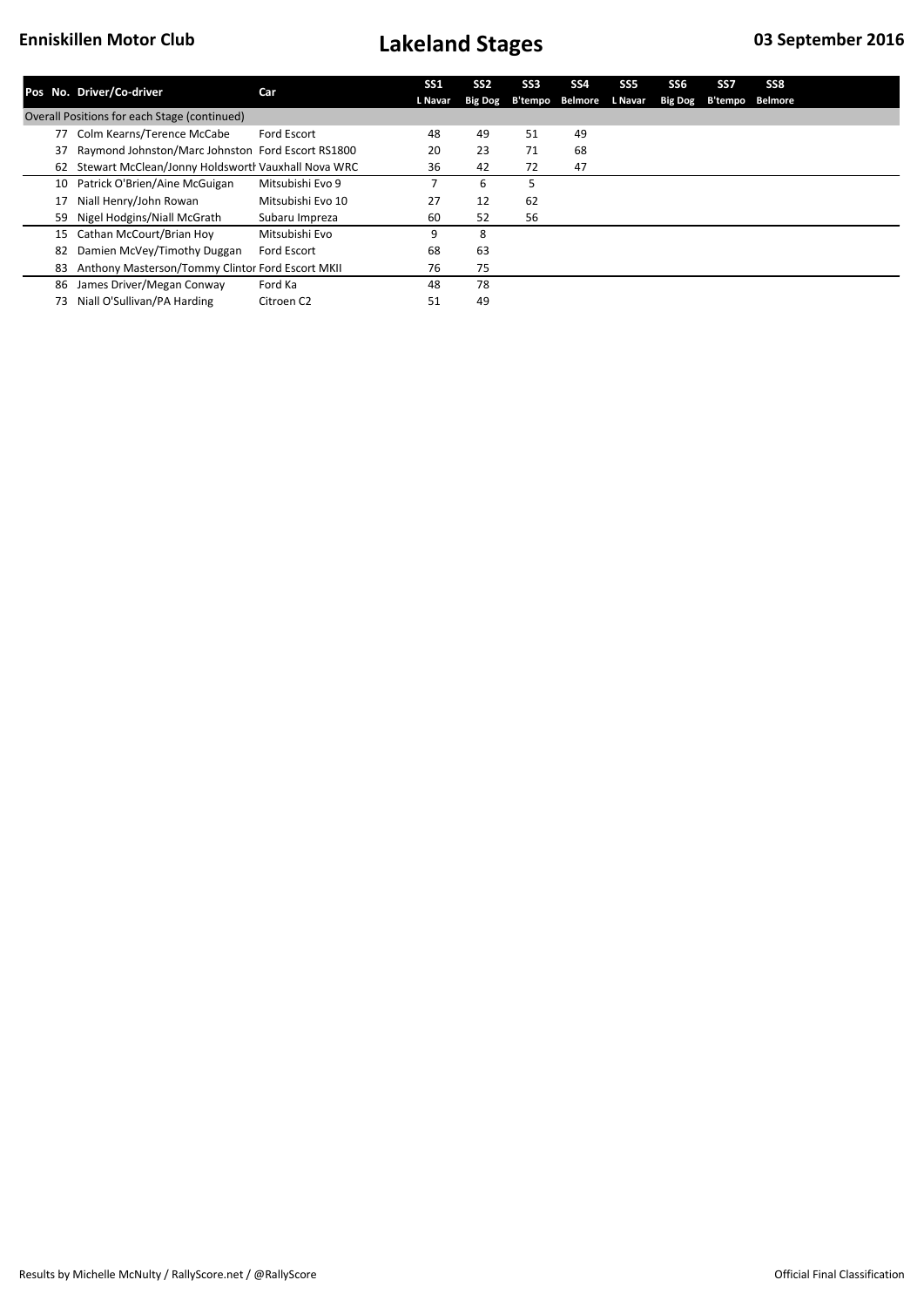|              |                | Pos No. Driver/Co-driver                                                        | Car                                       | <b>SS1</b><br>L Navar | SS <sub>2</sub><br><b>Big Dog</b> | SS <sub>3</sub><br>B'tempo | <b>SS4</b><br><b>Belmore</b> | SS <sub>5</sub><br>L Navar | SS <sub>6</sub><br><b>Big Dog</b> | SS7<br><b>B'tempo</b> | SS8<br><b>Belmore</b>   |  |
|--------------|----------------|---------------------------------------------------------------------------------|-------------------------------------------|-----------------------|-----------------------------------|----------------------------|------------------------------|----------------------------|-----------------------------------|-----------------------|-------------------------|--|
|              |                | Overall Positions after each Stage                                              |                                           |                       |                                   |                            |                              |                            |                                   |                       |                         |  |
| $\mathbf{1}$ | $\mathbf{1}$   | Sam Moffett/James Fulton                                                        | Ford Fiesta WRC                           | 2                     | 1                                 | 1                          | 1                            | 1                          | 2                                 | 1                     | $\mathbf{1}$            |  |
| 2            | $\overline{2}$ | Josh Moffett/Jason McKenna                                                      | Ford Fiesta R5                            | $\overline{2}$        | 3                                 | $\overline{2}$             | $\overline{2}$               | $\mathbf 1$                | $1\,$                             | $\overline{2}$        | $\mathbf 1$             |  |
| 3            | 4              | Mark Donnelly/Barry McNulty                                                     | Subaru S9 WRC                             | 1                     | 2                                 | 3                          | 3                            | 3                          | 3                                 | 3                     | 3                       |  |
| 4            | 5              | Desi Henry/Liam Moynihan                                                        | Skoda Fabia R5                            | 4                     | 3                                 | 12                         | 8                            | $\overline{7}$             | 6                                 | 4                     | $\overline{\mathbf{4}}$ |  |
| 5            | 14             | Niall McCullagh/Ryan McCloskey                                                  | Subaru S14 WRC                            | 11                    | 11                                | $\overline{7}$             | 6                            | 6                          | $\overline{7}$                    | 5                     | 5                       |  |
| 6            | 7              | Martin Cairns/Gary McElhinney                                                   | Ford Fiesta                               | 12                    | 12                                | 11                         | 10                           | 11                         | 10                                | 7                     | 6                       |  |
| 7            | 12             | Jonny Leonard/Jackie Elliott                                                    | Mitsubishi Evo 6                          | 15                    | 12                                | 9                          | 9                            | 9                          | 9                                 | 6                     | $\overline{7}$          |  |
| 8<br>9       | 8<br>16        | Kenny McKinstry/James O'Reilly<br>Gerard Lucey/JJ Cremin                        | Subaru S14 WRC<br>Mitsubishi Lancer EVO 8 | 8<br>13               | 10<br>12                          | 10<br>14                   | 10<br>13                     | 10<br>12                   | 11<br>12                          | 9<br>10               | 8<br>9                  |  |
| 10           | 23             | Phil Pickard/Simon Pickard                                                      | Subaru Impreza                            | 13                    | 15                                | 13                         | 12                           | 12                         | 13                                | 11                    | 10                      |  |
| 11           | 20             | Shane McGirr/Martin McGarrity                                                   | <b>Toyota Starlet</b>                     | 16                    | 16                                | 15                         | 14                           | 14                         | 14                                | 11                    | 11                      |  |
| 12           | 18             | Darren McKelvey/Graham Henders Mitsubishi Evo IX                                |                                           | 20                    | 17                                | 19                         | 16                           | 15                         | 15                                | 13                    | 12                      |  |
| 13           | 31             | Hugh McQuaid/Chris Melly                                                        | Mitsubishi Evo 6                          | 26                    | 27                                | 20                         | 19                           | 18                         | 18                                | 14                    | 13                      |  |
| 14           | 26             | David Condell / Eugene McGrath                                                  | Ford Escort                               | 17                    | 17                                | 17                         | 18                           | 16                         | 16                                | 15                    | 14                      |  |
| 15           | 25             | John Gordon / Thomas Wedlock                                                    | Ford Escort                               | 19                    | 20                                | 17                         | 17                           | 17                         | 17                                | 16                    | 15                      |  |
| 16           | 34             | Conor McCourt/Caolan McKenna                                                    | Mitsubishi Evo 9                          | 24                    | 24                                | 21                         | 22                           | 20                         | 20                                | 17                    | 16                      |  |
| 17           | 41             | Ian Graham / Liam McIntyre                                                      | Mitsubishi Evo 9                          | 18                    | 19                                | 21                         | 20                           | 19                         | 19                                | 18                    | 17                      |  |
| 18           | 60             | David Dennison/Gareth Lewthwaite Mitsubishi Evo                                 |                                           | 24                    | 24                                | 23                         | 21                           | 21                         | 21                                | 19                    | 17                      |  |
| 19           | 35             | Stephen Cullen/Seamus O Grady                                                   | Subaru Impreza                            | 34                    | 32                                | 25                         | 24                           | 23                         | 23                                | 21                    | 19                      |  |
| 20<br>21     | 29<br>55       | Ashley Dickson/Niall Connelly<br>Ed Muldoon/Mark Byrne                          | Mitsubishi Evo 9<br>Mitsubishi Evo 9      | 22<br>30              | 26<br>28                          | 24<br>25                   | 23<br>25                     | 22<br>24                   | 22<br>24                          | 20<br>22              | 20<br>21                |  |
| 22           | 54             | Michael McDaid / Daire Maguire                                                  | Mitsubishi Evo 9                          | 27                    | 30                                | 30                         | 27                           | 25                         | 25                                | 23                    | 22                      |  |
| 23           | 28             | Patsy Keenan/Martin Brady                                                       | Mitsubishi Evo 9                          | 30                    | 30                                | 27                         | 26                           | 25                         | 26                                | 24                    | 23                      |  |
| 24           | 57             | Ruairi Maguire/Declan McGarrity                                                 | Vauxhall Corsa                            | 27                    | 29                                | 29                         | 29                           | 28                         | 27                                | 25                    | 24                      |  |
| 25           | 45             | Stephen Baxter/Fearghal McDonald Ford Escort                                    |                                           | 32                    | 35                                | 31                         | 30                           | 29                         | 28                                | 26                    | 25                      |  |
| 26           | 27             | Damien McGauran/Michaela McGir BMW 320                                          |                                           | 51                    | 47                                | 36                         | 34                           | 32                         | 31                                | 28                    | 26                      |  |
| 27           | 61             | Rodney Donaldson/Chrystal Culkeeı Subaru Impreza                                |                                           | 34                    | 35                                | 32                         | 30                           | 30                         | 29                                | 28                    | 27                      |  |
| 28           | 33             | Robert McKelvey/Aaron Johnston                                                  | Mitsubishi Evo                            | 40                    | 37                                | 33                         | 32                           | 31                         | 30                                | 27                    | 28                      |  |
| 29           | 53             | Mark Murphy/Aoife Murphy                                                        | Mitsubishi Evo 8                          | 44                    | 38                                | 38                         | 36                           | 35                         | 33                                | 30                    | 29                      |  |
| 30           | 66             | Barry Mahon/Ultan McGowan                                                       | Honda Civic EG6                           | 32                    | 33                                | 35                         | 35                           | 33                         | 32                                | 31                    | 30                      |  |
| 31           | 51             | Owen McMackin/Barry Ferris                                                      | Ford Escort MKII                          | 36                    | 34                                | 28                         | 27                           | 27                         | 37                                | 32                    | 31                      |  |
| 32           | 46<br>49       | Declan Campbell/Joanne Campbell Ford Escort MKII<br>Stephen Dickson/Tommy Hayes |                                           | 40<br>36              | 39                                | 34<br>38                   | 33<br>37                     | 33<br>36                   | 34<br>35                          | 32<br>34              | 32<br>33                |  |
| 33<br>34     | 36             | William Herron/Geoff Patterson                                                  | Ford Fiesta R2<br>Mitsubishi Evo          | 44                    | 40<br>40                          | 37                         | 40                           | 38                         | 36                                | 35                    | 33                      |  |
| 35           | 63             | Mervyn Wilson/Benedikt Bastian                                                  | Ford Escort                               | 36                    | 44                                | 41                         | 39                           | 39                         | 39                                | 36                    | 35                      |  |
| 36           | 88             | Dominic Leonard/Martin Baxter                                                   | Honda Civic                               | 47                    | 46                                | 43                         | 42                           | 41                         | 41                                | 38                    | 36                      |  |
| 37           | 44             | Brian Tolan/Colin Irvine                                                        | Mitsubishi Evo 4                          | 61                    | 57                                | 50                         | 44                           | 44                         | 44                                | 39                    | 37                      |  |
| 38           |                | 47 Tony McKenna/Johnny Dinsmore                                                 | Ford Escort MKII                          | 48                    | 40                                | 42                         | 40                           | 40                         | 38                                | 37                    | 38                      |  |
| 39           | 40             | Connor Woods / Chrissy Corry                                                    | Honda Civic                               | 42                    | 43                                | 47                         | 48                           | 45                         | 43                                | 40                    | 39                      |  |
| 40           | 32             | Paul McErlean/Niall McKenna                                                     | Ford Escort MkII                          | 42                    | 51                                | 46                         | 43                           | 42                         | 42                                | 42                    | 40                      |  |
| 41           | 24             | Michael Conlon/Ciaran McPhillips                                                | Ford Escort MKII                          | 23                    | 20                                | 16                         | 15                           | 58                         | 54                                | 44                    | 41                      |  |
| 42           | 69             | Jason Dickson/Stephen O Brien                                                   | Ford Fiesta ST                            | 51                    | 52                                | 47                         | 49                           | 47                         | 46                                | 41                    | 42                      |  |
| 43           | 89             | Damien McAleer/Benny Grainger                                                   | Toyota Twincam                            | 55                    | 53                                | 57                         | 54                           | 51                         | 50                                | 45                    | 43                      |  |
| 44<br>45     | 48<br>84       | Fergal McGuinness/Sean Duncan<br>Gareth Deazley/John James Duffin               | Ford Escort MKII<br>Peugeot 106           | 60<br>66              | 58<br>65                          | 55<br>61                   | 57<br>58                     | 53<br>53                   | 53<br>52                          | 48<br>47              | 44<br>45                |  |
| 46           | 64             | Drew Chambers/Wendy Blackledge Talbot Samba                                     |                                           | 54                    | 62                                | 59                         | 56                           | 52                         | 51                                | 49                    | 46                      |  |
| 47           | 56             | Derek Mackarel/Daire Hayes                                                      | Vauxhall Nova                             | 61                    | 58                                | 58                         | 53                           | 48                         | 58                                | 50                    | 47                      |  |
| 48           | 43             | Neil Harron/Stephen Griffith                                                    | Ford Fiesta R2                            | 55                    | 70                                | 59                         | 55                           | 50                         | 48                                | 43                    | 48                      |  |
| 49           | 72             | Ashley Rutledge/Brian Robinson                                                  | Honda Civic                               | 68                    | 66                                | 63                         | 60                           | 57                         | 56                                | 51                    | 49                      |  |
| 50           | 52             | Sean W Benskin/Nicky Hegarty                                                    | Ford Escort MKII                          | 71                    | 67                                | 62                         | 59                           | 55                         | 55                                | 52                    | 50                      |  |
| 51           | 65             | James McGovern/Tony McGovern                                                    | Toyota Corolla GT                         | 57                    | 55                                | 53                         | 51                           | 61                         | 60                                | 53                    | 51                      |  |
| 52           | 74             | John Quill/Patricia Hogan                                                       | Peugeot 206                               | 70                    | 69                                | 65                         | 62                           | 59                         | 59                                | 54                    | 52                      |  |
| 53           | 87             | Johnnie Mulholland/Jeff Case                                                    | Hyundai i20                               | 74                    | 73                                | 67                         | 64                           | 62                         | 61                                | 55                    | 53                      |  |
| 54           | 79             | Adrian Beattie/Declan Ryan                                                      | Honda Civic                               | 68                    | 68                                | 66                         | 63                           | 60                         | 62                                | 56                    | 54                      |  |
| 55           | 70             | Neil Monaghan/Jamie Monaghan                                                    | Ford Fiesta ST                            | 73                    | 72                                | 68                         | 65                           | 63                         | 63                                | 57                    | 55                      |  |
| 56<br>57     | 76<br>85       | Gerard Hyland/Niall McGaughran<br>William Graham/Matthew McGowa Vauxhall Corsa  | Ford Escort                               | 76<br>76              | 75<br>76                          | 69<br>70                   | 66<br>67                     | 64<br>65                   | 64<br>65                          | 58<br>59              | 56<br>57                |  |
| 58           | 71             | Brian Little/Mark McAleer                                                       | Ford Escort MKII                          | 72                    | 71                                | 73                         | 70                           | 66                         | 66                                | 60                    | 58                      |  |
|              | 9              | Mark Donnelly/Stephen O Hanlon                                                  | Ford Fiesta S 2000                        | 6                     | 6                                 | 6                          | 5                            | 5                          | 5                                 | 8                     |                         |  |
|              | 39             | Jonni McDaid/Kieran McGrath                                                     | Ford Escort                               | 63                    | 60                                | 55                         | 52                           | 49                         | 49                                | 46                    |                         |  |
|              | 6              | Adrian Hetherington/Gary Nolan                                                  | Toyota Corolla WRC                        | 5                     | 5                                 | 4                          | 4                            | $\pmb{4}$                  | 4                                 |                       |                         |  |
|              | 11             | Michael Carbin/Darragh Kelly                                                    | Mitsubishi Evo IV                         | 9                     | 8                                 | 8                          | $\overline{7}$               | 8                          | 8                                 |                       |                         |  |
|              | 68             | Jody McManus/Jon Armstrong                                                      | Ford Fiesta                               | 44                    | 44                                | 40                         | 38                           | 37                         | 40                                |                       |                         |  |
|              | 50             | Shane Kenneally/Jer Connors                                                     | Ford Escort                               | 51                    | 53                                | 49                         | 45                           | 46                         | 45                                |                       |                         |  |
|              | 78             | Hugh Kelly/Aodhan Gallagher                                                     | Ford Escort                               | 63                    | 61                                | 52                         | 45                           | 43                         | 46                                |                       |                         |  |
|              | 75             | Darren Connelly/Sean McLaughlin                                                 | Vauxhall Nova                             | 65                    | 63                                | 64                         | 60                           | 56                         | 57                                |                       |                         |  |
|              | 67             | Ian Dickson/Steven Monaghan                                                     | Ford Fiesta ST                            | 57                    | 50                                | 45                         | 45                           |                            |                                   |                       |                         |  |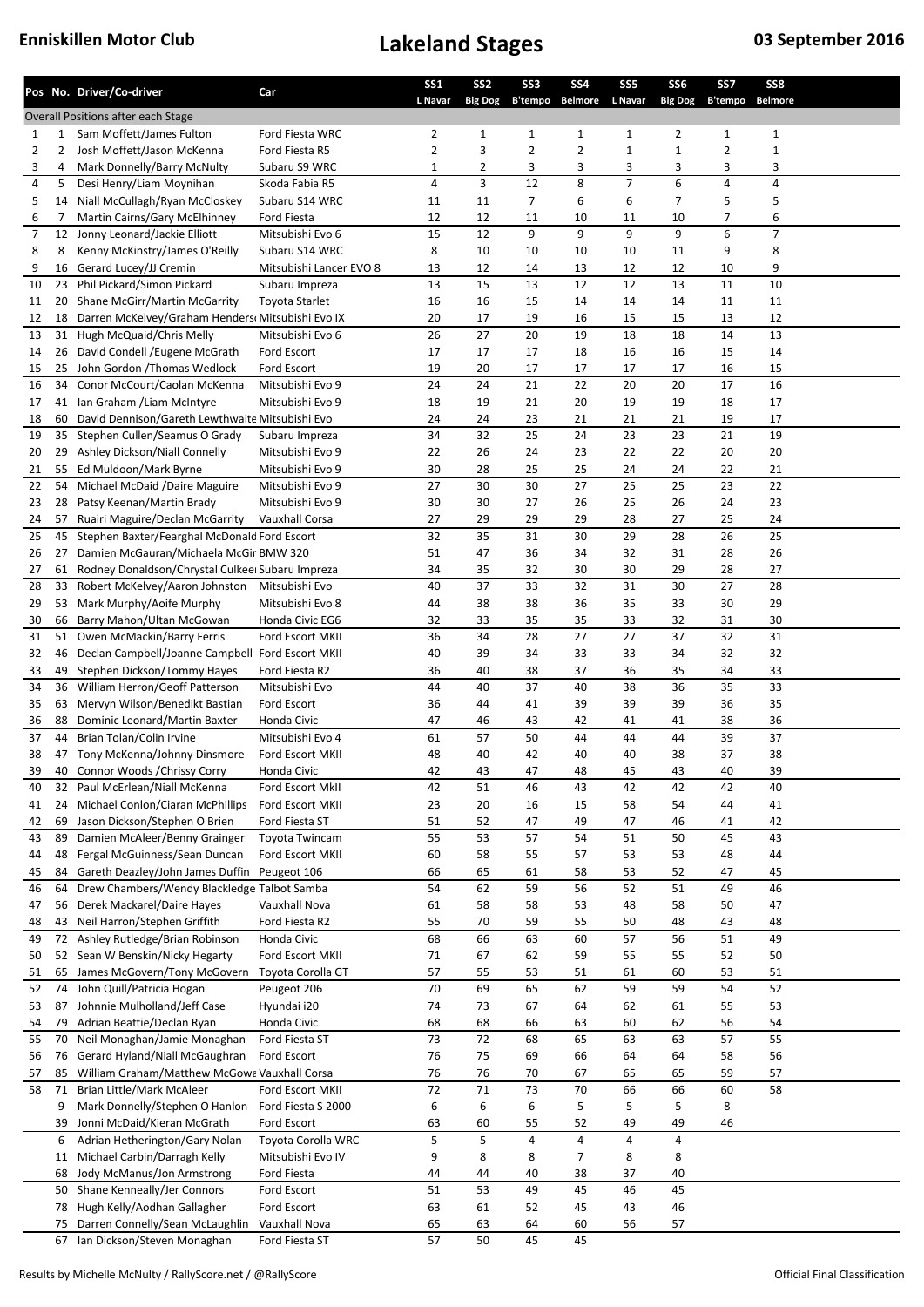|    | Pos No. Driver/Co-driver                              | Car                    | <b>SS1</b> | SS <sub>2</sub> | SS <sub>3</sub> | SS <sub>4</sub> | SS <sub>5</sub> | SS <sub>6</sub> | SS7     | SS8     |
|----|-------------------------------------------------------|------------------------|------------|-----------------|-----------------|-----------------|-----------------|-----------------|---------|---------|
|    |                                                       |                        | L Navar    | <b>Big Dog</b>  | B'tempo         | <b>Belmore</b>  | L Navar         | <b>Big Dog</b>  | B'tempo | Belmore |
|    | Overall Positions after each Stage (continued)        |                        |            |                 |                 |                 |                 |                 |         |         |
| 77 | Colm Kearns/Terence McCabe                            | Ford Escort            | 48         | 49              | 50              | 49              |                 |                 |         |         |
| 37 | Raymond Johnston/Marc Johnston Ford Escort RS1800     |                        | 20         | 22              | 71              | 68              |                 |                 |         |         |
|    | 62 Stewart McClean/Jonny Holdsworth Vauxhall Nova WRC |                        | 36         | 48              | 72              | 69              |                 |                 |         |         |
| 10 | Patrick O'Brien/Aine McGuigan                         | Mitsubishi Evo 9       |            |                 |                 |                 |                 |                 |         |         |
|    | Niall Henry/John Rowan                                | Mitsubishi Evo 10      | 27         | 23              | 44              |                 |                 |                 |         |         |
| 59 | Nigel Hodgins/Niall McGrath                           | Subaru Impreza         | 59         | 55              | 54              |                 |                 |                 |         |         |
| 15 | Cathan McCourt/Brian Hoy                              | Mitsubishi Evo         | ٩          | 8               |                 |                 |                 |                 |         |         |
| 82 | Damien McVey/Timothy Duggan                           | <b>Ford Escort</b>     | 67         | 64              |                 |                 |                 |                 |         |         |
| 83 | Anthony Masterson/Tommy Clintor Ford Escort MKII      |                        | 75         | 74              |                 |                 |                 |                 |         |         |
| 86 | James Driver/Megan Conway                             | Ford Ka                | 48         | 77              |                 |                 |                 |                 |         |         |
| 73 | Niall O'Sullivan/PA Harding                           | Citroen C <sub>2</sub> | 78         | 78              |                 |                 |                 |                 |         |         |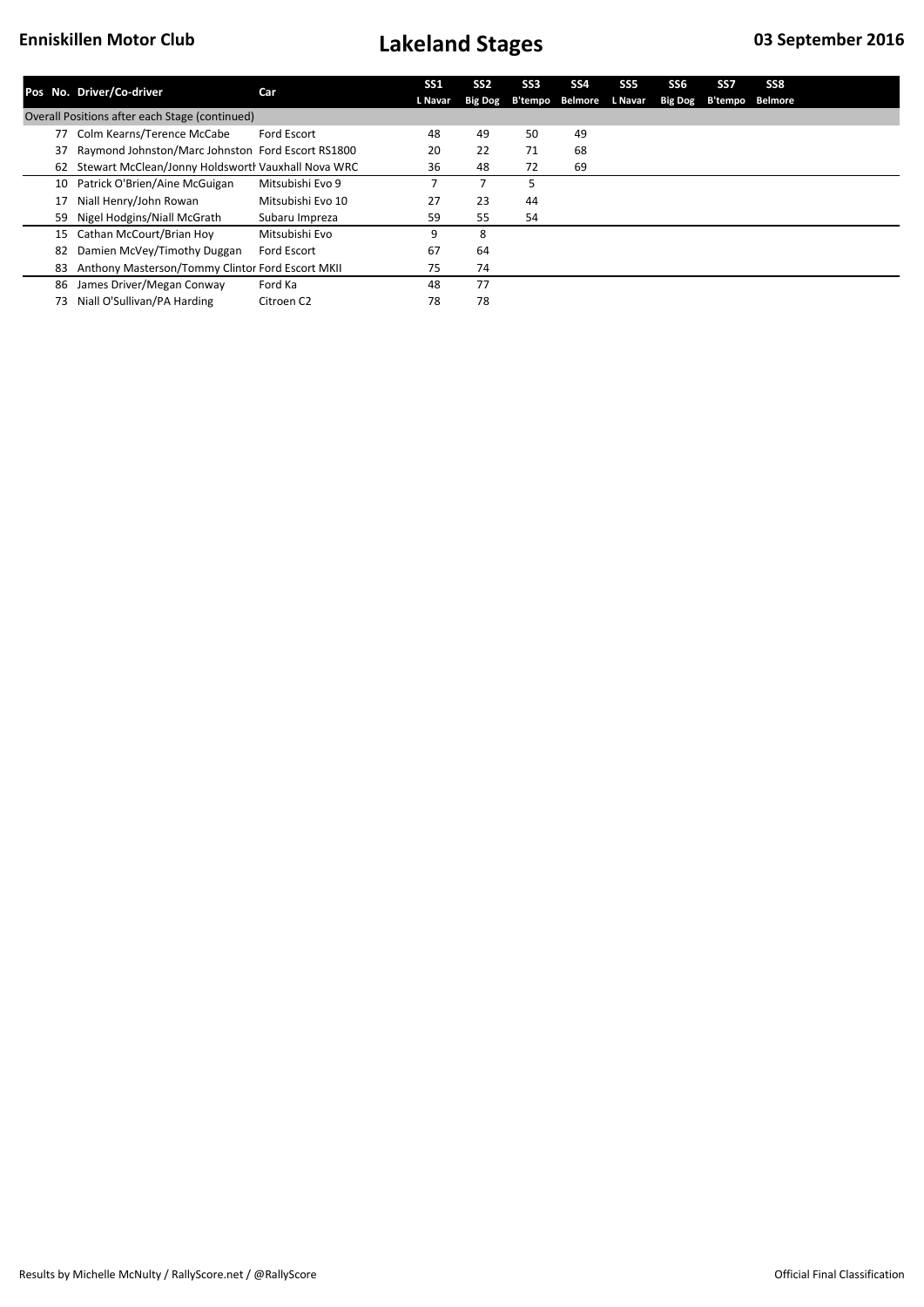### **Enniskillen Motor Club Lakeland Stages 03 September 2016**

 $\blacksquare$ 

|     |                          | <b>Road Penalties</b> |                             |                    |    |                    | <b>Tie Breaks</b>   |                                                                    |             |                                    |
|-----|--------------------------|-----------------------|-----------------------------|--------------------|----|--------------------|---------------------|--------------------------------------------------------------------|-------------|------------------------------------|
| No. | <b>Driver</b>            | <b>Penalty</b>        | Reason                      | Control            |    |                    |                     |                                                                    |             |                                    |
| 43  | Neil Harron              | 00:40                 | 4 minutes late              | <b>Arrival SS2</b> |    | Tie for 1st Place  |                     |                                                                    |             |                                    |
| 43  | <b>Neil Harron</b>       | 02:00                 | 6 minutes early Arrival SS8 |                    |    |                    |                     | --- use fastest on first stage, second stage, etc. as tiebreak --- |             |                                    |
| 47  | Tony McKenna             | 00:20                 | 2 minutes late Arrival SS8  |                    | 1  | Sam Moffett        | Wins 1st place      |                                                                    |             |                                    |
| 48  | <b>Fergal McGuinness</b> | 00:20                 | 1 minute early              | Arrival SS4        | 2  | Josh Moffett       | Moves to 2nd place  |                                                                    |             |                                    |
| 48  | <b>Fergal McGuinness</b> | 00:20                 | 2 minutes late              | Service In         |    |                    |                     |                                                                    |             | Slower than Sam Moffett on Stage 2 |
| 48  | <b>Fergal McGuinness</b> | 00:10                 | 1 minute late               | <b>Arrival SS6</b> |    |                    |                     |                                                                    |             |                                    |
| 51  | Owen McMackin            | 01:00                 | Jump Start                  | SS <sub>6</sub>    |    | Tie for 17th Place |                     |                                                                    |             |                                    |
| 62  | <b>Stewart McClean</b>   | 00:10                 | 1 minute late               | <b>Arrival SS2</b> |    |                    |                     | --- use fastest on first stage, second stage, etc. as tiebreak --- |             |                                    |
| 65  | James McGovern           | 01:20                 | 4 minutes early Service In  |                    | 41 | Ian Graham         | Wins 17th place     |                                                                    |             |                                    |
| 65  | James McGovern           | 00:40                 | 4 minutes late              | Arrival SS5        | 60 | David Dennison     | Moves to 18th place |                                                                    |             |                                    |
| 71  | <b>Brian Little</b>      | 00:30                 | 3 minutes late              | Arrival SS5        |    |                    |                     |                                                                    |             | Slower than Ian Graham on Stage 1  |
| 71  | <b>Brian Little</b>      | 01:40                 | 5 minutes early Arrival SS6 |                    |    |                    |                     |                                                                    |             |                                    |
| 71  | <b>Brian Little</b>      | 03:40                 | 11 minutes                  | <b>Arrival SS8</b> |    | Tie for 33rd Place |                     |                                                                    |             |                                    |
| 73. | Niall O'Sullivan         | 1:00:00               | 180 minutes                 | MC <sub>1</sub>    |    |                    |                     | --- use fastest on first stage, second stage, etc. as tiebreak --- |             |                                    |
| 84  | Gareth Deazley           | 00:10                 | 1 minute late               | <b>Arrival SS8</b> | 49 | Stephen Dickson    | Wins 33rd place     |                                                                    |             |                                    |
|     |                          |                       |                             |                    | 36 | William Herron     | Moves to 34th place |                                                                    |             |                                    |
|     |                          |                       |                             |                    |    |                    |                     |                                                                    |             | Slower than S Dickson on Stage 1   |
|     |                          |                       |                             |                    |    |                    |                     |                                                                    |             |                                    |
|     |                          |                       |                             |                    |    |                    |                     |                                                                    |             |                                    |
|     |                          |                       |                             |                    |    |                    |                     |                                                                    |             |                                    |
|     |                          | Other information     |                             |                    |    |                    |                     |                                                                    | Retirements |                                    |

| <b>Other information</b> |       |     | <b>Retirements</b>       |                 |  |  |  |  |
|--------------------------|-------|-----|--------------------------|-----------------|--|--|--|--|
| Number of starters       | 81    | 15  | <b>Cathan McCourt</b>    | SS3: Overheated |  |  |  |  |
| Number of finishers      | 58    | 21  | David Crossen            | SS1: Retired    |  |  |  |  |
| Number of stages         | 8     | 22  | Mickey McGillin          | SS1: Retired    |  |  |  |  |
| Stage Mileage            | 40.40 | 62  | <b>Stewart McClean</b>   | SS4: Retired    |  |  |  |  |
|                          |       | 78. | Hugh Kelly               | SS6: Retired    |  |  |  |  |
|                          |       | 82  | Damien McVey             | SS2: Retired    |  |  |  |  |
|                          |       | 83  | <b>Anthony Masterson</b> | SS3: Retired    |  |  |  |  |

86 James Driver SS3: Retired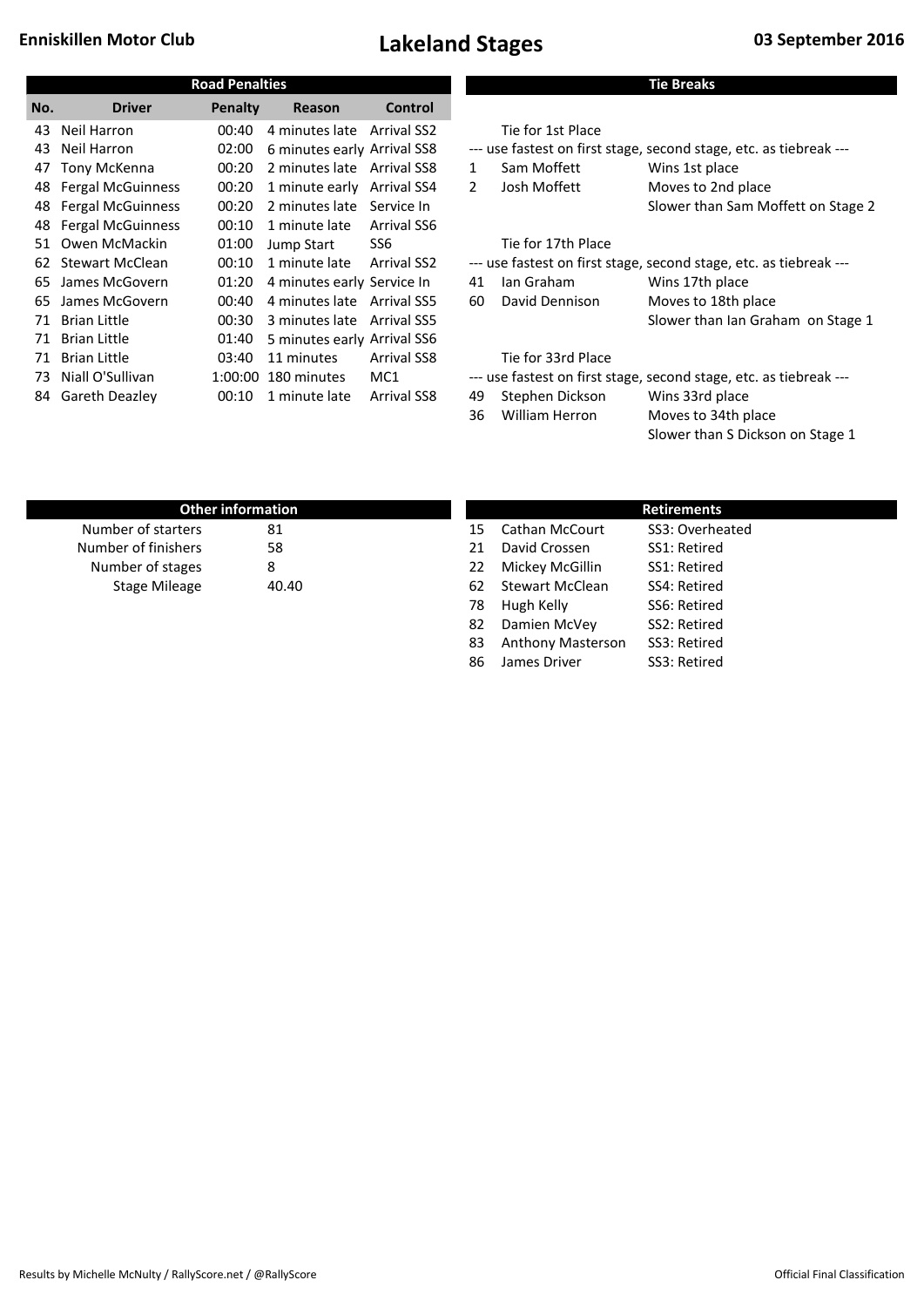|                 | Stage Name           | Length<br>(miles) | <b>Stage Winner</b>        | Time<br>(min:sec) | Avg Speed<br>(mph) | <b>Rally Leader</b>                       |
|-----------------|----------------------|-------------------|----------------------------|-------------------|--------------------|-------------------------------------------|
| SS1             | Lough Navar 1        | 4.45              | <b>Mark Donnelly</b>       | 4:05              | 65.4               | <b>Mark Donnelly</b>                      |
| SS <sub>2</sub> | Big Dog 1            | 3.35              | Sam Moffett                | 3:27              | 58.3               | Sam Moffett                               |
| SS <sub>3</sub> | Ballintempo 1        | 9.00              | Sam Moffett                | 8:10              | 66.1               | Sam Moffett                               |
| SS <sub>4</sub> | Belmore 1            | 3.40              | Josh Moffett<br>Desi Henry | 3:41              | 55.4               | <b>Sam Moffett</b>                        |
| SS <sub>5</sub> | Lough Navar 2        | 4.45              | Josh Moffett               | 3:56              | 67.9               | Sam Moffett<br><b>Josh Moffett</b>        |
| SS <sub>6</sub> | Big Dog 2            | 3.35              | Josh Moffett               | 3:16              | 61.5               | Josh Moffett                              |
| SS <sub>7</sub> | <b>Ballintempo 2</b> | 9.00              | Sam Moffett                | 7:50              | 68.9               | Sam Moffett                               |
| SS <sub>8</sub> | <b>Belmore 2</b>     | 3.40              | Josh Moffett               | 3:33              | 57.5               | <b>Sam Moffett</b><br><b>Josh Moffett</b> |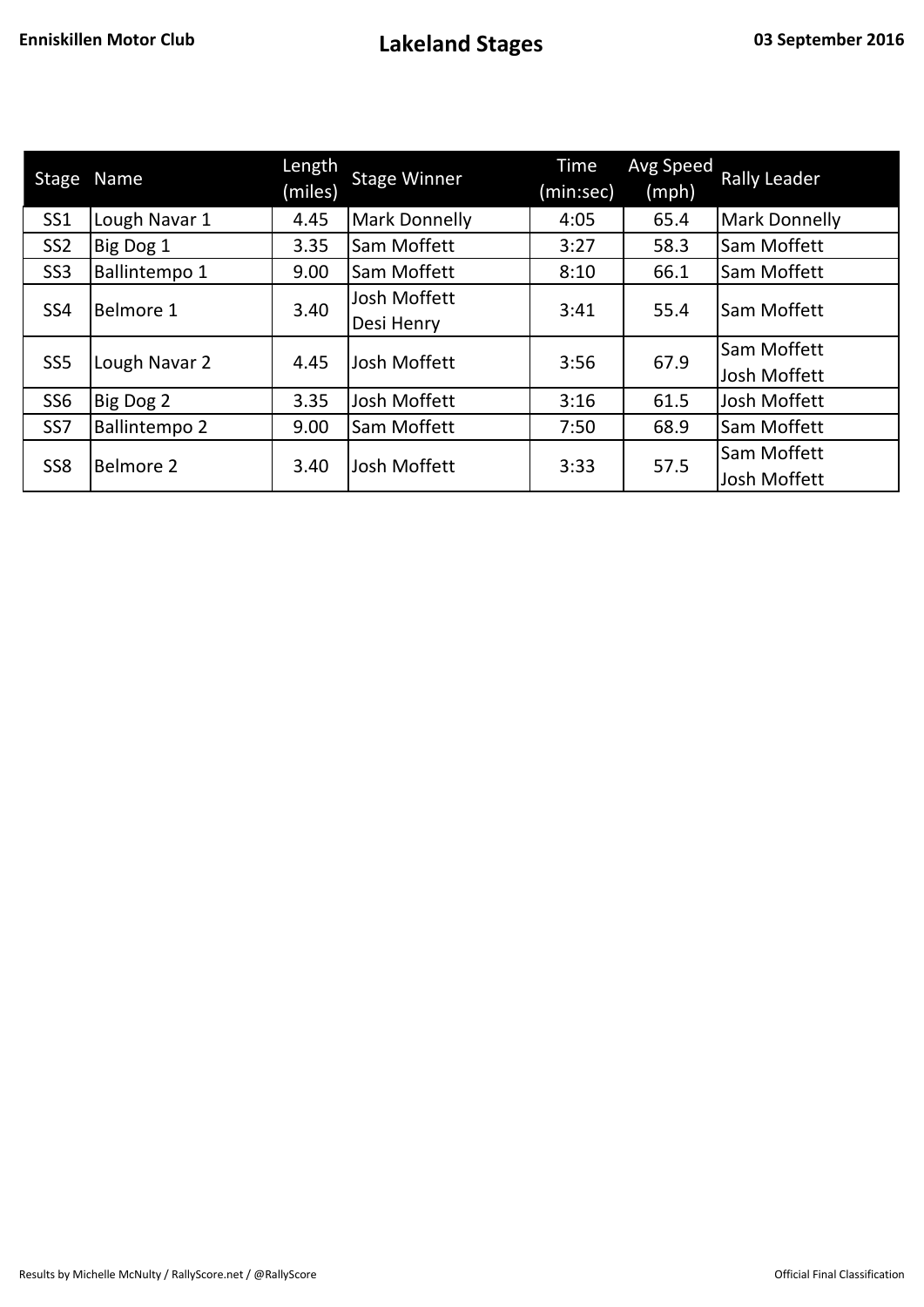### **Enniskillen Motor Club 03 September 2016 Lakeland Stages Trophy Rally**

| <b>Official Final Classification</b> |  |                      |                  |                      |                 |                                       |                   |                                                |
|--------------------------------------|--|----------------------|------------------|----------------------|-----------------|---------------------------------------|-------------------|------------------------------------------------|
| Pos                                  |  | <b>Car No Driver</b> | <b>Co-driver</b> | Car                  | C <sub>1s</sub> | <b>Stage Time</b><br><b>Penalties</b> | <b>Total Time</b> | нон<br><b>Previous</b><br><b>Paradox</b> Plant |
| 1st                                  |  | 138 Paul McCann      | Paddy Plunkett   | Ford Escort Cosworth | 8               | 0:22:24                               | 22:24             |                                                |
| 2nd                                  |  | 173 Niall O'Sullivan | PA Harding       | Citroen C2           | 3               | 0:23:14                               | 23:14             | $+0:50$<br>$+0:50$                             |
|                                      |  | 159 Nigel Hodgins    | Niall McGrath    | Subaru Impreza       |                 |                                       | <b>RET</b>        |                                                |

Signed by Gerry Cavanagh [Clerk of the Course] Published: 19:05, 3 September 2016